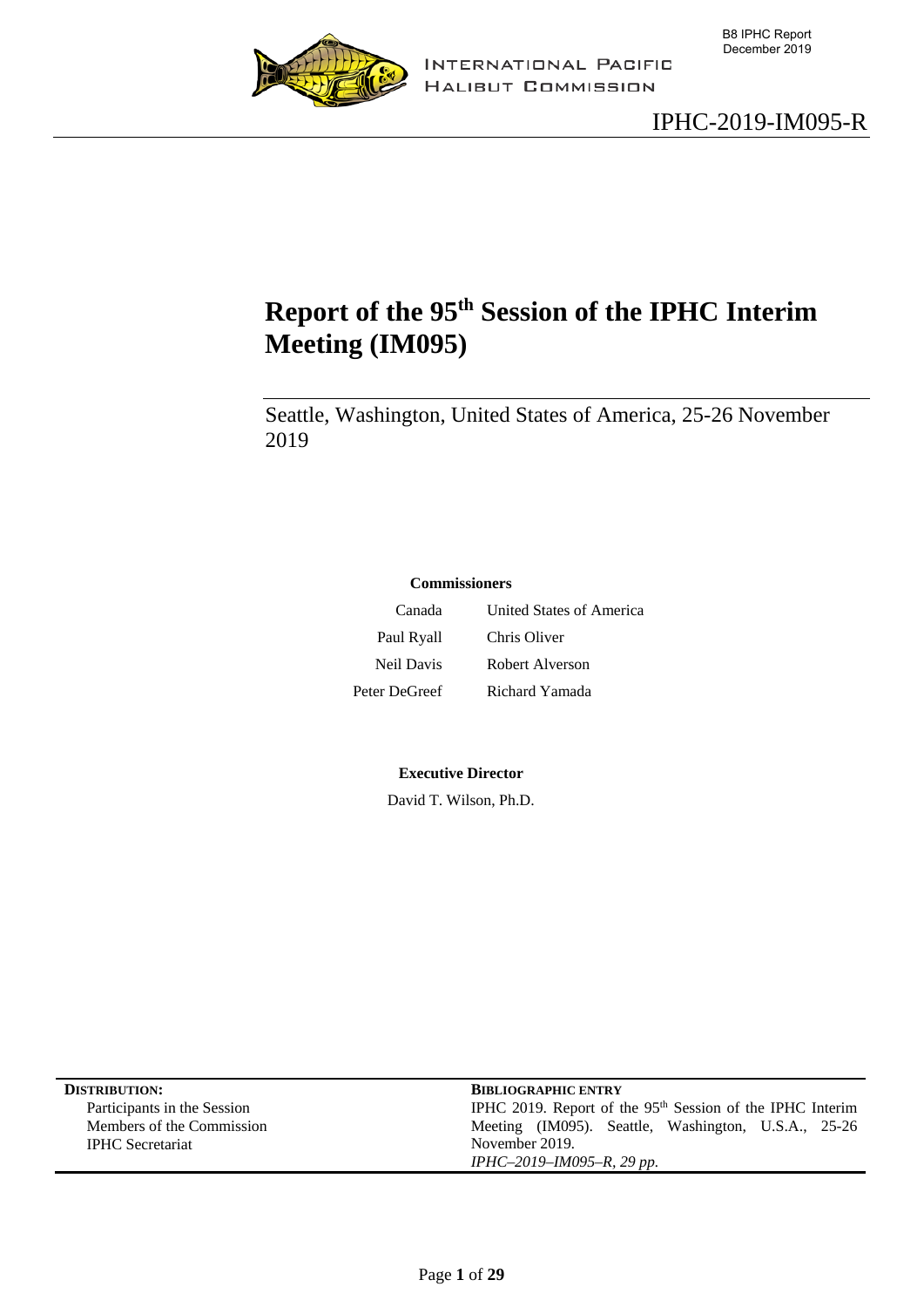

INTERNATIONAL PACIFIC **HALIBUT COMMISSION** 

The designations employed and the presentation of material in this publication and its lists do not imply the expression of any opinion whatsoever on the part of the International Pacific Halibut Commission (IPHC) concerning the legal or development status of any country, territory, city or area or of its authorities, or concerning the delimitation of its frontiers or boundaries.

This work is protected by copyright. Fair use of this material for scholarship, research, news reporting, criticism or commentary is permitted. Selected passages, tables or diagrams may be reproduced for such purposes provided acknowledgment of the source is included. Major extracts or the entire document may not be reproduced by any process without the written permission of the Executive Director, IPHC.

The IPHC has exercised due care and skill in the preparation and compilation of the information and data set out in this publication. Notwithstanding, the IPHC, its employees and advisers, assert all rights and immunities, and disclaim all liability, including liability for negligence, for any loss, damage, injury, expense or cost incurred by any person as a result of accessing, using or relying upon any of the information or data set out in this publication, to the maximum extent permitted by law including the International Organizations Immunities Act.

Contact details:

International Pacific Halibut Commission 2320 W. Commodore Way, Suite 300 Seattle, WA, 98199-1287, U.S.A. Phone: +1 206 634 1838 Fax: +1 206 632 2983 Email: [secretariat@iphc.int](mailto:secretariat@iphc.int)  Website:<http://iphc.int/>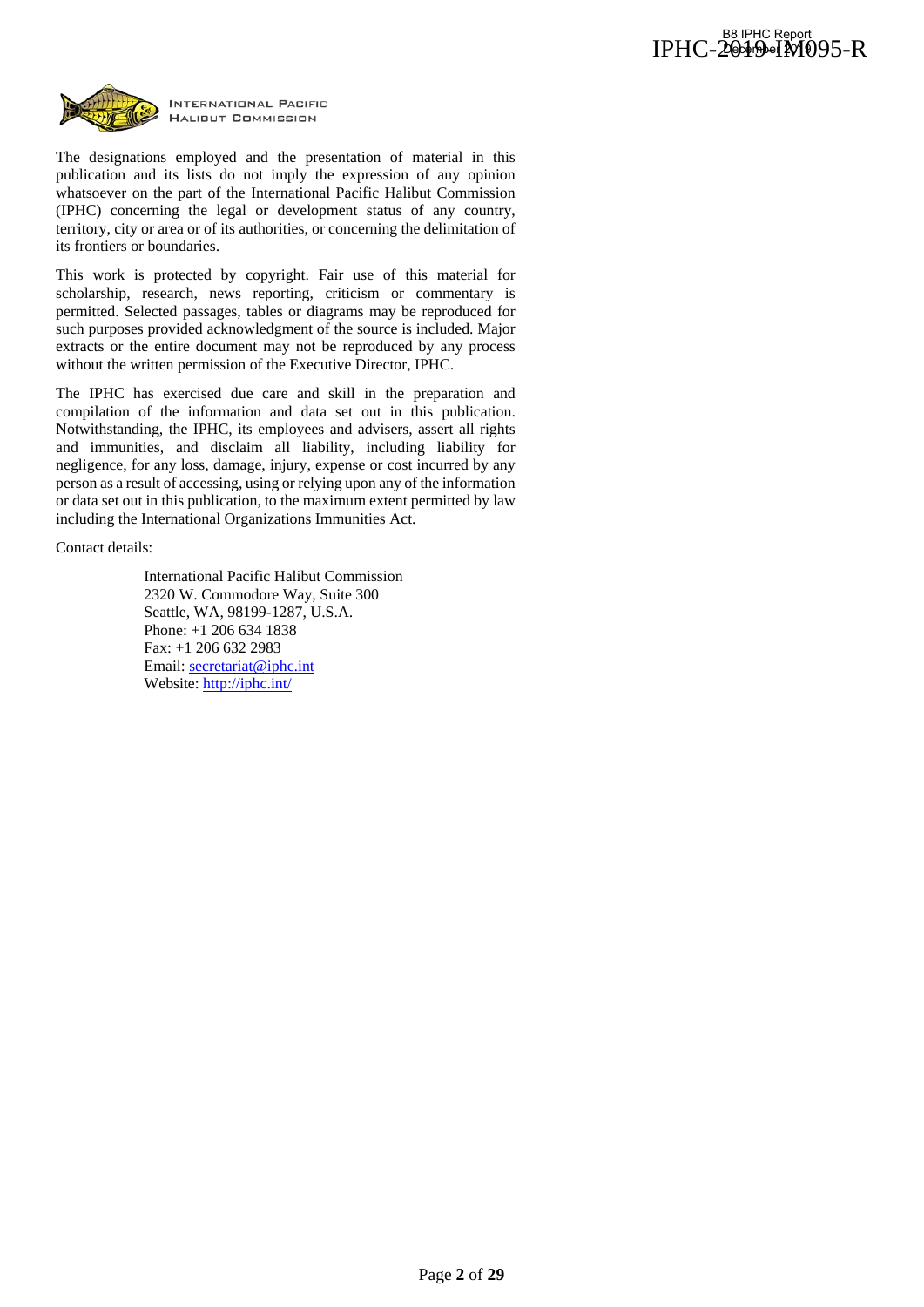#### **ACRONYMS**

| CB           | Conference Board                                |
|--------------|-------------------------------------------------|
| <b>DFO</b>   | Department of Fisheries and Ocean (Canada)      |
| <b>DMR</b>   | <b>Discard Mortality Rate</b>                   |
| <b>FCEY</b>  | <b>Fishery Constant Exploitation Yield</b>      |
| <b>FISS</b>  | Fishery-Independent Setline Survey              |
| <b>IPHC</b>  | International Pacific Halibut Commission        |
| <b>NMFS</b>  | National Marine Fisheries Services, of NOAA     |
| <b>NOAA</b>  | National Oceanic and Atmospheric Administration |
| <b>NPFMC</b> | North Pacific Fishery Management Council        |
| <b>PFMC</b>  | Pacific Fisheries Management Council            |
| <b>RAB</b>   | <b>Research Advisory Board</b>                  |
| <b>SB</b>    | <b>Spawning Biomass</b>                         |
| <b>SRB</b>   | Scientific Review Board                         |
| <b>SPR</b>   | <b>Spawning Potential Ratio</b>                 |
| <b>TCEY</b>  | <b>Total Constant Exploitation Yield</b>        |
| <b>WPUE</b>  | Weight Per Unit Effort                          |
|              |                                                 |

## **DEFINITIONS**

A set of working definitions are provided in the IPHC Glossary of Terms and abbreviations: <https://www.iphc.int/the-commission/glossary-of-terms-and-abbreviations>

#### **HOW TO INTERPRET TERMINOLOGY CONTAINED IN THIS REPORT**

This report has been written using the following terms and associated definitions so as to remove ambiguity surrounding how particular paragraphs should be interpreted.

- *Level 1:* **RECOMMENDED**; **RECOMMENDATION; ADOPTED** (formal); **REQUESTED; ENDORSED** (informal): A conclusion for an action to be undertaken, by a Contracting Party, a subsidiary (advisory) body of the Commission and/or the IPHC Secretariat.
- *Level 2:* **AGREED**: Any point of discussion from a meeting which the Commission considers to be an agreed course of action covered by its mandate, which has not already been dealt with under Level 1 above; a general point of agreement among delegations/participants of a meeting which does not need to be elevated in the Commission's reporting structure.
- *Level 3:* **NOTED/NOTING**; **CONSIDERED**; **URGED**; **ACKNOWLEDGED**: General terms to be used for consistency. Any point of discussion from a meeting which the Commission considers to be important enough to record in a meeting report for future reference. Any other term may be used to highlight to the reader of an IPHC report, the importance of the relevant paragraph. Other terms may be used but will be considered for explanatory/informational purposes only and shall have no higher rating within the reporting terminology hierarchy than Level 3.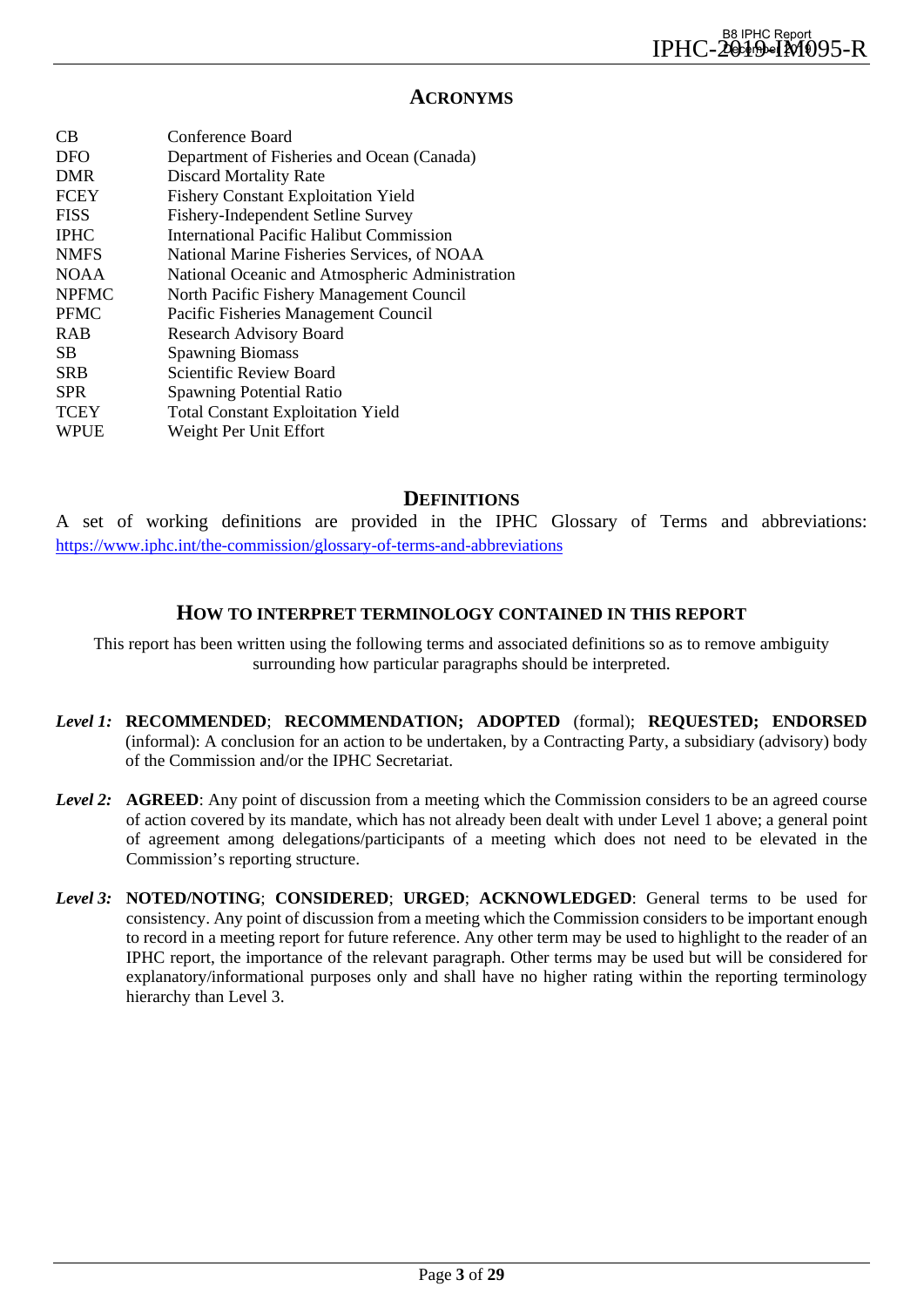## **TABLE OF CONTENTS**

<span id="page-3-0"></span>

| 1.        |                                                                                                                           |  |
|-----------|---------------------------------------------------------------------------------------------------------------------------|--|
| 2.        |                                                                                                                           |  |
| 3.        | UPDATE ON ACTIONS ARISING FROM THE 95 <sup>TH</sup> SESSION OF THE IPHC ANNUAL MEETING (AM095)6                           |  |
| 4.        |                                                                                                                           |  |
|           |                                                                                                                           |  |
| 5.        |                                                                                                                           |  |
| 6.<br>6.1 |                                                                                                                           |  |
| 6.2       |                                                                                                                           |  |
| 6.3       |                                                                                                                           |  |
| 6.4       | Data overview and preliminary stock assessment (2019), and draft harvest decision table (2019)8                           |  |
|           |                                                                                                                           |  |
| 7.1       |                                                                                                                           |  |
| 7.2       | Report of the 14 <sup>th</sup> and 15 <sup>th</sup> Sessions of the IPHC Scientific Review Board (SRB014 and SRB015) 11   |  |
| 7.3       |                                                                                                                           |  |
|           |                                                                                                                           |  |
| 8.1       |                                                                                                                           |  |
| 8.2       | Reports of the 13 <sup>th</sup> and 14 <sup>th</sup> Sessions of the IPHC Management Strategy Advisory Board (MSAB013 and |  |
| 9.        |                                                                                                                           |  |
| 9.1       |                                                                                                                           |  |
| 9.2       |                                                                                                                           |  |
|           |                                                                                                                           |  |
|           | 10.1                                                                                                                      |  |
|           |                                                                                                                           |  |
|           |                                                                                                                           |  |
|           |                                                                                                                           |  |
|           |                                                                                                                           |  |
|           |                                                                                                                           |  |
|           | 10.2<br>10.3                                                                                                              |  |
|           | 10.4                                                                                                                      |  |
|           |                                                                                                                           |  |
|           | 11.1                                                                                                                      |  |
|           |                                                                                                                           |  |
|           |                                                                                                                           |  |
|           |                                                                                                                           |  |
|           | 13.1<br>13.2                                                                                                              |  |
|           |                                                                                                                           |  |
|           | 14. REVIEW OF THE DRAFT AND ADOPTION OF THE REPORT OF THE 95 <sup>TH</sup> SESSION OF THE IPHC INTERIM                    |  |
|           | APPENDIX I LIST OF PARTICIPANTS FOR THE 95 <sup>TH</sup> SESSION OF THE IPHC INTERIM MEETING (IM095)19                    |  |
|           | APPENDIX II AGENDA FOR THE 95 <sup>TH</sup> SESSION OF THE IPHC INTERIM MEETING (IM095)22                                 |  |
|           | APPENDIX III LIST OF DOCUMENTS FOR THE 95 <sup>TH</sup> SESSION OF THE IPHC INTERIM MEETING (IM095) 25                    |  |
|           | APPENDIX IV CONSOLIDATED SET OF RECOMMENDATIONS AND REQUESTS OF THE 95 <sup>TH</sup> SESSION OF THE IPHC                  |  |
|           |                                                                                                                           |  |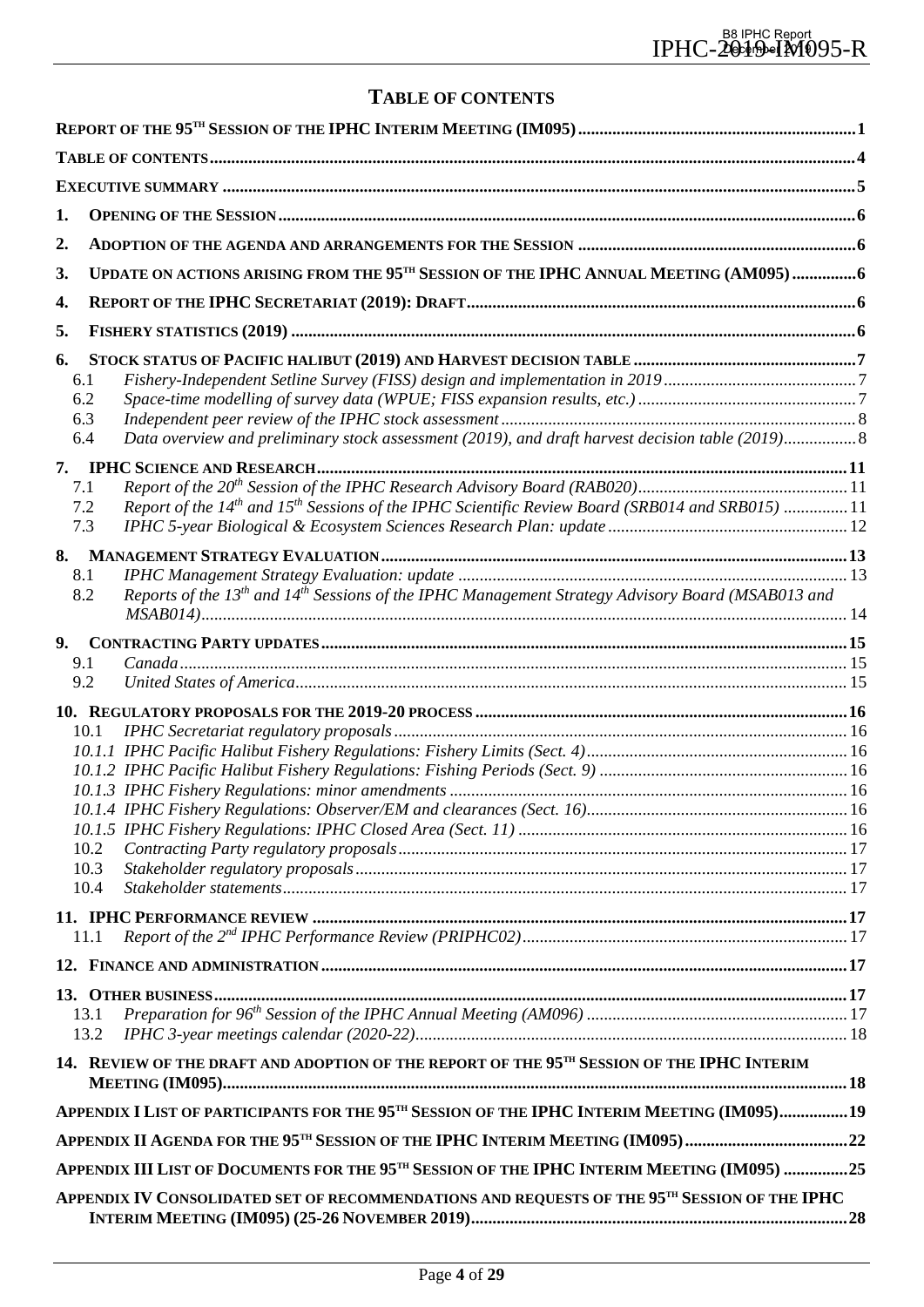## <span id="page-4-0"></span>**EXECUTIVE SUMMARY**

The 95<sup>th</sup> Session of the International Pacific Halibut Commission (IPHC) Interim Meeting (IM095) was held in Seattle, Washington, USA from 25-26 November 2019. A total of 23 members (6 Commissioners; 17 advisors/experts) attended the Session from the two (2) Contracting Parties, as well as 46 observers in person and 67 via the webcast. The meeting was opened by the Chairperson, Mr Chris Oliver (USA), who welcomed participants to Seattle.

The following are a subset of the complete recommendations and requests for action from the IM095, which are provided at [Appendix IV.](#page-27-0)

#### *RECOMMENDATIONS*

#### *Management Strategy Evaluation*

IM095-Rec.01 [\(para. 78\)](#page-14-3) The Commission **RECOMMENDED** that the MSAB use the primary objectives and associated performance metrics detailed in Appendix V of IPHC-2019- MSAB014-R for the evaluation of management procedures.

#### *REQUESTS*

#### *Space-time modelling of survey data (WPUE; FISS expansion results, etc.)*

IM095-Req.01 [\(para. 23\)](#page-7-2) The Commission **REQUESTED** that information on FISS cost and revenue projections for design options for 2021 and 2022 be presented at AM096 for further consideration.

## *Alternative projections for 2019 (last year) adjusted for the effects of U26 Pacific halibut discard mortality in non-directed fisheries ('bycatch')*

- IM095-Req.04 [\(para. 50\)](#page-9-0) The Commission **REQUESTED** that the IPHC Secretariat prepare the following alternatives for presentation at AM096:
	- a) changing the relative harvest rate for IPHC Regulatory Area 4CDE to a value of 1.0 (from 0.75) after the adjustments to the Interim Management Procedure; and
	- b) comparing the adjusted management procedure (as presented, and including the U26 non-directed fishery discard mortality mitigation) further modified to add the TCEY pounds additional to the historical Interim Management Procedure calculation for IPHC Regulatory Areas 2A and 2B to the total TCEY.

#### *Options for FISS mortality accounting in projections*

IM095-Req.05 [\(para. 53\)](#page-9-1) The Commission **REQUESTED** that the IPHC Secretariat develop the timeseries table of FISS mortality by IPHC Regulatory Area for comparison of Total and Distribution mortality as sampling designs vary in the future under a rationalised approach, and provide the table as a web-based resource to be updated each for the Annual Meeting.

#### *Pacific Fishery Management Council (PFMC)*

IM095-Req.08 [\(para. 89\)](#page-15-7) The Commission **WELCOMED** the PFMC's commitment to transition management of Pacific halibut fisheries in IPHC Regulatory Area 2A from the IPHC to domestic agencies and **REQUESTED** that the IPHC Secretariat continue to support this process in the short-term, with the aim of transitioning management of the fishery to the domestic agencies at the earliest opportunity.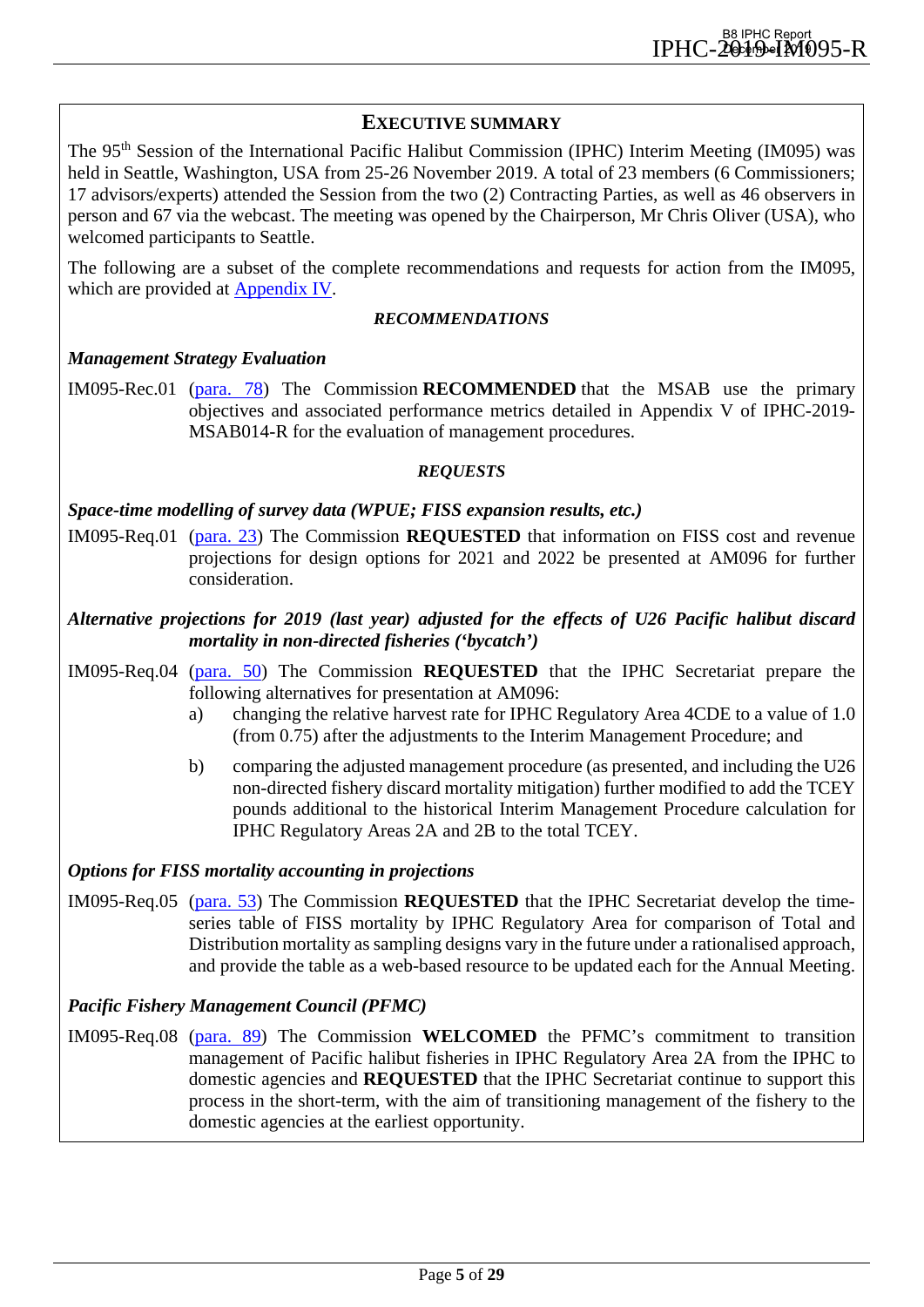## <span id="page-5-0"></span>**1. OPENING OF THE SESSION**

1. The 95<sup>th</sup> Session of the International Pacific Halibut Commission (IPHC) Interim Meeting (IM095) was held in Seattle, Washington, USA from 25-26 November 2019. A total of 23 members (6 Commissioners; 17 advisors/experts) attended the Session from the two (2) Contracting Parties, as well as 46 observers in person and 67 via the webcast. The list of participants is provided at [Appendix I.](#page-18-0) The meeting was opened by the Chairperson, Mr Chris Oliver (USA), who welcomed participants to Seattle.

#### <span id="page-5-1"></span>**2. ADOPTION OF THE AGENDA AND ARRANGEMENTS FOR THE SESSION**

2. The Commission **ADOPTED** the Agenda as provided at [Appendix II.](#page-21-0) The documents provided to the IM095 are listed in [Appendix III.](#page-24-0)

## <span id="page-5-2"></span>**3. UPDATE ON ACTIONS ARISING FROM THE 95TH SESSION OF THE IPHC ANNUAL MEETING (AM095)**

- 3. The Commission **NOTED** paper [IPHC-2019-IM095-03 Rev\\_1](https://www.iphc.int/uploads/pdf/im/im095/iphc-2019-im095-03.pdf) which provided an opportunity to consider the progress made during the inter-sessional period, in relation to the direct requests for action by Commission during the 95th Session of the IPHC Annual Meeting (AM095) in 2019.
- 4. The Commission **AGREED** to consider and revise as necessary, the actions arising, and for these to be combined with any new actions arising from the IM095.

## <span id="page-5-3"></span>**4. REPORT OF THE IPHC SECRETARIAT (2019): DRAFT**

- 5. The Commission **NOTED** paper [IPHC-2019-IM095-04](https://www.iphc.int/uploads/pdf/im/im095/iphc-2019-im095-04.pdf) which provided the Commission with a draft update on the activities of the IPHC Secretariat in 2019, not already contained within other papers before the Commission.
- 6. The Commission **NOTED** that the IPHC funds several Merit Scholarships to support university, technical college, and other post-secondary education for students from Canada and the USA who are connected to the Pacific halibut fishery, with a single new four-year scholarship valued at US\$4,000 per year awarded every two years.
- 7. The Commission **NOTED** that the next scholarship announcement will occur in early 2020, and that the IPHC Secretariat intends to publicise it widely among the stakeholder community.
- 8. The Commission **CONGRATULATED** the IPHC Secretariat for the extensive communications, outreach, and educations activities carried out in 2019, which ranged from public outreach events, attending conferences and symposia, contributing expertise to the broader scientific community through participation on boards and committees, and seeking further education and training.
- 9. The Commission **ENCOURAGED** the movement towards increased peer-reviewed journal publication of IPHC science activities.

## <span id="page-5-4"></span>**5. FISHERY STATISTICS (2019)**

- 10. The Commission **NOTED** paper [IPHC-2019-IM095-05 Rev\\_1](https://www.iphc.int/uploads/pdf/im/im095/iphc-2019-im095-05.pdf) which provided an overview of the key fishery statistics from fisheries catching Pacific halibut during 2019, including the status of landings compared to fishery limits implemented by the Contracting Parties of the Commission.
- 11. The Commission **NOTED** the Pacific halibut non-directed commercial discard mortality provided was the total amount including both O26 and U26 and that this breakout will be incorporated into the next revision of the paper for consideration at the 96<sup>th</sup> Session of the IPHC Annual Meeting (AM096; February 2020).
- 12. The Commission **NOTED** the Pacific halibut non-directed commercial discard mortality levels include projected O26 removals within the adopted 2019 TCEYs. These projected values are the 2018 O26 removal estimates. The values and percentages presented included both O26 and U26. This breakout will be clarified for the AM096 paper and presentation.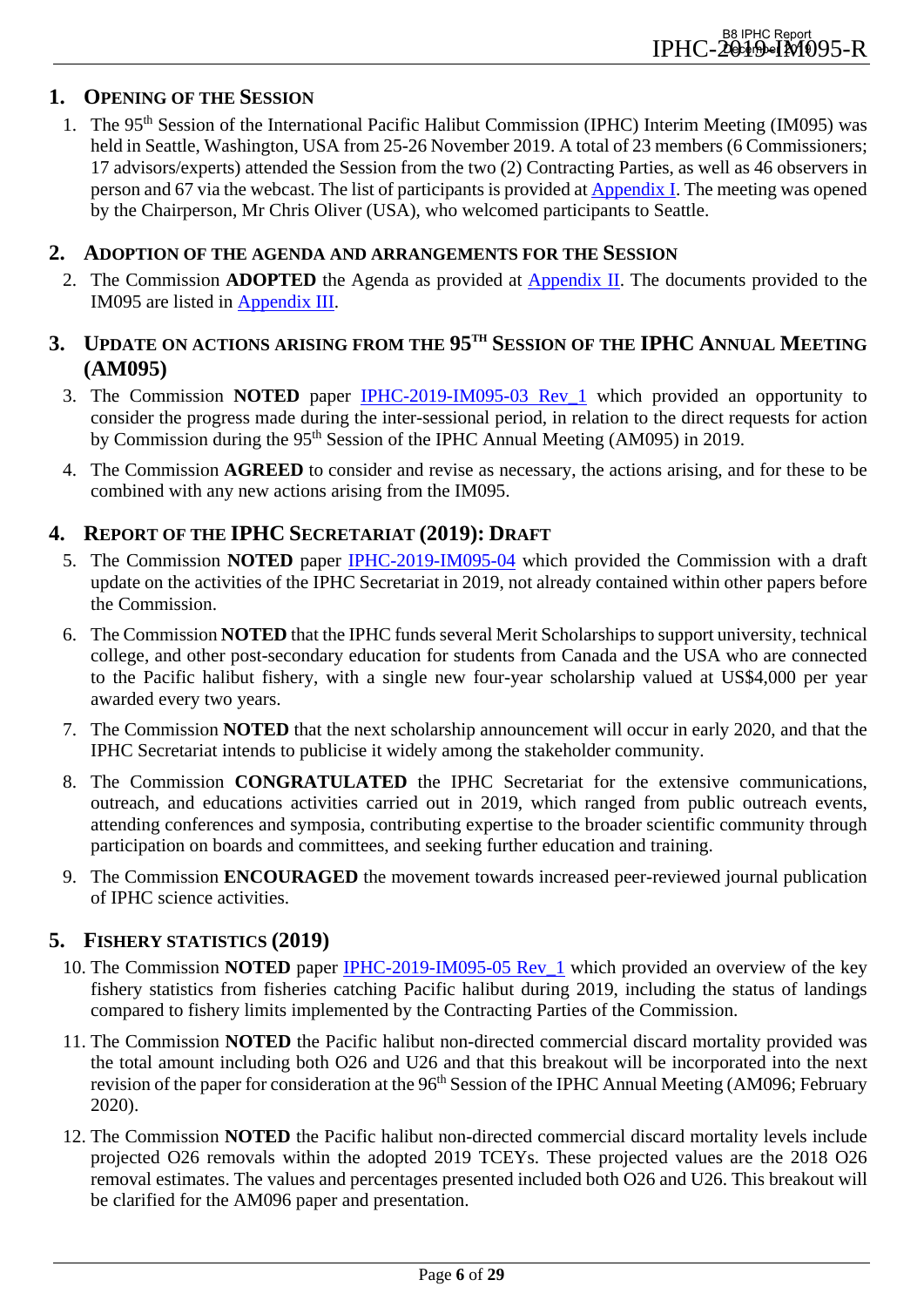13. The Commission **NOTED** the Pacific halibut that were landed in Canada in a head-off fresh condition and that the IPHC Secretariat continues to follow up with the relevant Contracting Party agency to address these regulatory breaches.

## <span id="page-6-1"></span><span id="page-6-0"></span>**6. STOCK STATUS OF PACIFIC HALIBUT (2019) AND HARVEST DECISION TABLE**

## **6.1** *Fishery-Independent Setline Survey (FISS) design and implementation in 2019*

- 14. The Commission **NOTED** paper [IPHC-2019-IM095-06](https://www.iphc.int/uploads/pdf/im/im095/iphc-2019-im095-06.pdf) which provided an overview of the IPHC Fishery-Independent Setline Survey (FISS) design and implementation in 2019, including expansions and weights-at-sea.
- 15. The Commission **NOTED** that few expansion stations were deemed ineffective in 2019 and that because those stations are close in space to effectively fished stations, the space-time model provides good-quality prediction at these locations.
- 16. The Commission **NOTED** that marine mammal encounters on the FISS may be less frequent than those seen within the commercial fishery due to differences in FISS design and implementation and existing FISS avoidance protocols.

## **6.2** *Space-time modelling of survey data (WPUE; FISS expansion results, etc.)*

- <span id="page-6-2"></span>17. The Commission **NOTED** paper [IPHC-2019-IM095-07 Rev\\_1](https://www.iphc.int/uploads/pdf/im/im095/iphc-2019-im095-07.pdf) which provided the results of the 2019 space-time modelling of Pacific halibut survey data (which includes data from several fisheryindependent surveys), as well as the detailed results of the FISS expansions in IPHC Regulatory Areas 3A and 3B, and modelling results from fixed and snap gear comparison in IPHC Regulatory Area 2C. Also presented were methods for rationalising IPHC fishery-independent setline survey (FISS) following completion of the expansion series in 2019.
- 18. The Commission **NOTED** that in its considerations of FISS rationalisation:
	- a) coefficients of variation for each Regulatory Area's indices from a FISS design that fished all stations in 2020 would be at least as low as those estimated in recent years during the period of the expansion;
	- b) omitting blocks of stations as in the presented proposal can have implications for biological sampling and environmental monitoring. The IPHC Secretariat presented an alternative minimum design based on the same number of stations but sampled at random from the full grid ("thinned" design) which preserves the geographic scope of biological and environmental data sampling in core Regulatory Areas (2C, 3A and 3B). Bias would not be a concern in indices estimated from such a thinned design due to the randomisation, and CVs for the core Regulatory Areas could also be expected to be lower. Operational costs may be higher, however, relative to a design where entire FISS regions are omitted.
- 19. The Commission **NOTED** that the proposed design represents a re-allocation of resources rather than a reduction, compared to the pre-expansion FISS design.
- 20. The Commission **NOTED** that a full design is the other end of the spectrum, representing a greater source of removals from the stock and infrastructure needs, but providing the maximum scientific return in the form of minimum bias and maximum precision. The full post-expansion design would be costly and logistically difficult to do, and the proposed design prioritises FISS effort based on scientific criteria.
- 21. The Commission **NOTED** that beyond 2020, the intention would be to rotate stations in unfished regions into the design in subsequent years.
- 22. The Commission **NOTED** that cost and revenue have not yet been accounted for, but that the long-term goal is revenue neutrality for the FISS, although with variation across years. The Secretariat sought endorsement of a minimum design in terms of station numbers for 2020, which may be supplemented with additional stations for cost or other purposes. FISS tenders need to go out in December but the design could be enhanced at the 96<sup>th</sup> Session of the IPHC Annual Meeting (AM096).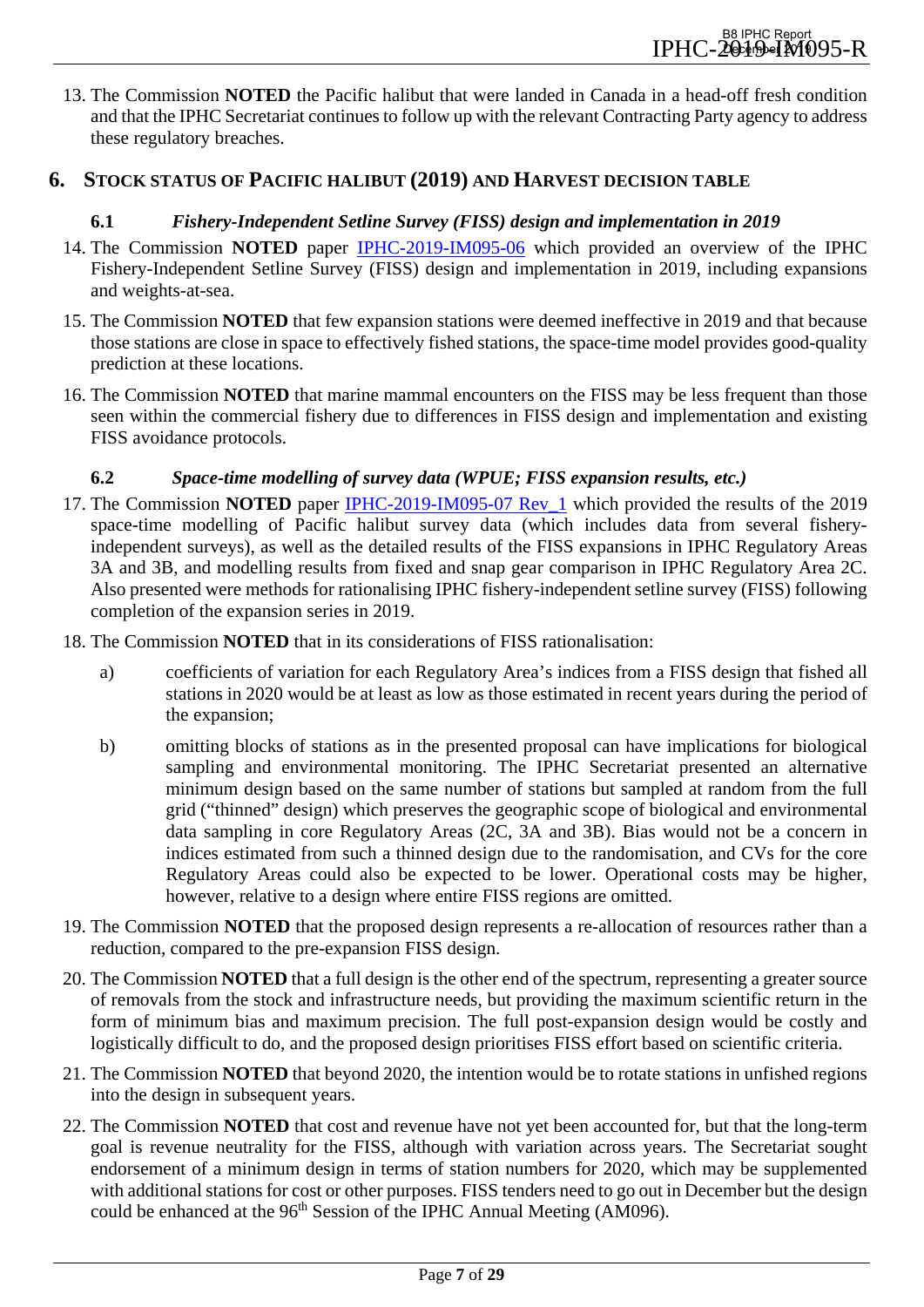- <span id="page-7-2"></span>23. The Commission **REQUESTED** that information on FISS cost and revenue projections for design options for 2021 and 2022 be presented at AM096 for further consideration.
- 24. The Commission **NOTED** that the Secretariat would solicit tenders for the 2020 FISS in December 2019, incorporating a rationalised FISS design, with tenders due in mid-February 2020.
- 25. The Commission **NOTED** the modified FISS design being implemented by the IPHC Secretariat for 2020 to be able to collect the information required for stock assessment and stock distribution estimation purposes. An additional layer of FISS costs would need to be considered, to ensure long-term revenue neutrality. The Commission will have an opportunity to make ad-hoc adjustments at AM096.

## <span id="page-7-0"></span>**6.3** *Independent peer review of the IPHC stock assessment*

- 26. The Commission **NOTED** paper [IPHC-2019-IM095-08](https://www.iphc.int/uploads/pdf/im/im095/iphc-2019-im095-08.pdf) which provided the Commission with an opportunity to further consider the independent peer review report of the IPHC Stock Assessment for Pacific halibut.
- 27. The Commission **NOTED** that the report by the independent peer reviewer, Dr Kevin Stokes, available on the Stock Assessment page of the IPHC website under the 'Peer Review' tab for transparency and accountability purposes: [https://www.iphc.int/management/science-and-research/stock-assessment.](https://www.iphc.int/management/science-and-research/stock-assessment) A direct link to the pdf is also provided below: [https://www.iphc.int/uploads/pdf/sa/2019/stokes\\_2019](https://www.iphc.int/uploads/pdf/sa/2019/stokes_2019-independent_peer_review_for_the_2019_iphc_stock_assessment.pdf) independent peer review for the 2019 iphc stock assessment.pdf.
- 28. The Commission **NOTED** that:
	- a) the SRB will continue to act as the primary peer review mechanism for the Pacific halibut stock assessment on an annual basis (and associated data input series);
	- b) the stock assessment will be undertaken in full every 3-4 years, with stock assessment updates being undertaken in the intervening years. Ideally, an external peer review would occur each time a full assessment is undertaken, with the SRB involved to the extent identified by the Commission.

#### <span id="page-7-1"></span>**6.4** *Data overview and preliminary stock assessment (2019), and draft harvest decision table (2019)*

- 29. The Commission **NOTED** paper [IPHC-2019-IM095-09 Rev\\_1](https://www.iphc.int/uploads/pdf/im/im095/iphc-2019-im095-09.pdf) which provided an opportunity to consider the results of the 2019 IPHC stock assessment for Pacific halibut within the Convention Area, including data used in the assessment, and the draft harvest decision table at the end of 2019.
- 30. The Commission **NOTED** that the 2019 stock assessment represents the first full analysis since 2015 incorporating new data sources, improved model structure and comments from both Scientific Review Board and external peer reviews.
- 31. The Commission **NOTED** the modified FISS design being implemented by the IPHC Secretariat for 2020 to be able to collect the information required for stock assessment and stock distribution estimation purposes. The Commission will have an opportunity to make ad-hoc adjustments at AM096.
- 32. The Commission **NOTED** several clarifications related to the stock assessment and data sources on which it is based:
	- a) The newly available sex-ratio data from the 2017 and 2018 commercial fisheries had a strong effect on the estimates of both female spawning biomass and fishing intensity. Both estimates increased in the assessment models in order to better fit the high fraction female observed in the commercial landings;
	- b) Male Pacific halibut are not understood to be limiting to the reproductive output of the stock, due to the broadcast-spawning life-history and the relatively early maturity and relative abundance of males. Therefore, reference points are designed to measure the effects of fishing on the female spawning output.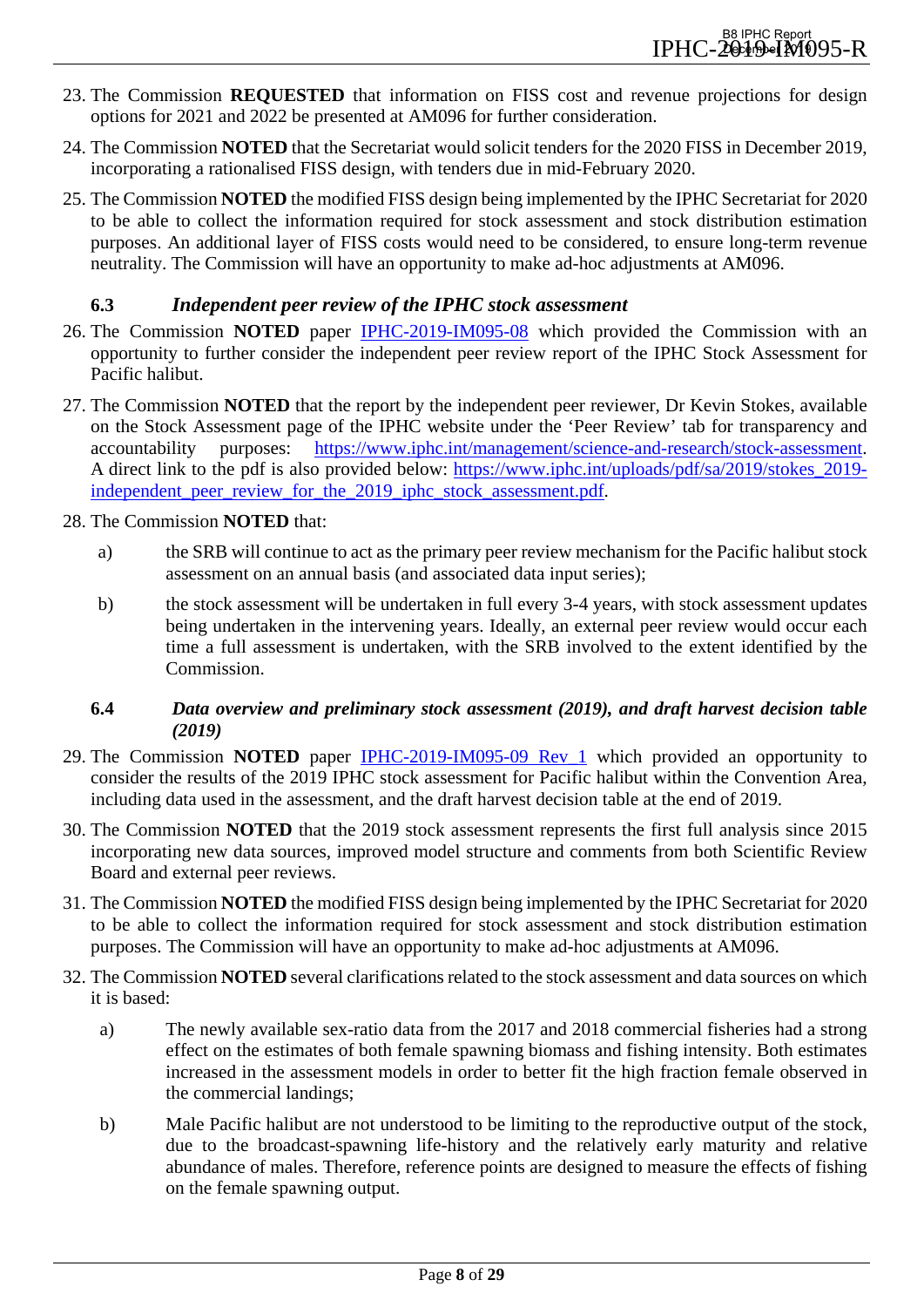- 33. The Commission **NOTED** the results of the Management Procedure calculations including:
	- a) the historical Interim Management Procedure based on O32 stock distribution and relative harvest rates of 1.0 for IPHC Regulatory Areas 2A-3A and 0.75 for Areas 3B-4CDE;
	- b) the adjustments made to the Interim Management Procedure at AM095, setting a fixed TCEY of 1.65 million pounds for IPHC Regulatory Area 2A and a share-based allocation for IPHC Regulatory Area 2B of 0.7\*20% +0.3\*(current year's Interim Management Procedure's target TCEY distribution);
	- c) an additional adjustment mitigating for non-directed fishery discard mortality of U26 Pacific halibut in Alaska on the TCEY in IPHC Regulatory Area 2B amounting to 0.42 million pounds at the F46% reference TCEY and 0.44 million pounds at the TCEYs from 2019 (corresponding to a projection of F40% for 2020).
- 34. The Commission **NOTED** that the Reference level of fishing mortality (F46%), based on the historicallyestimated average of 2014-16 differs from the estimate for that period (F41%) in the 2019 assessment.
- 35. The Commission **NOTED** that the age distributions (inferred from length data) from recent year's nondirected fisheries discard mortality clearly show the 2011 and 2012 year classes. As these fish continue to grow, they may further increase the proportion of this source of mortality comprising O26 Pacific halibut.
- 36. The Commission **AGREED** to continue to explore options for reducing discard mortality in non-directed fisheries (bycatch) as the primary means of increasing fishing opportunity for directed harvesters in IPHC Regulatory Area 4CDE, and that this has been a Commission goal for some time.
- <span id="page-8-0"></span>37. **NOTING** that the Interim Management Procedure uses the previous year's estimated discard mortality in non-directed fisheries as the basis for mortality projections, and that the actual estimates the following year can differ from those predictions due to changes in both the Pacific halibut stock and in the nondirected fisheries, and noting that the Commission is seeking to generate a bycatch estimate that is as accurate as possible, the Commission **REQUESTED** an additional projection be prepared for comparison at AM096 based on an average of the most recent 3-years of discard mortality in non-directed fisheries.
- 38. The Commission **AGREED** that the USA would attempt to gather information intersessionally for consideration at AM096, to assist in determining what factors affected the amount of discard mortality in non-directed fisheries (bycatch) in 2018 and 2019, and what factors may influence future amounts.

## *U26 discard mortality from non-directed fisheries (bycatch)*

39. The Commission **NOTED** paper [IPHC-2019-IM095-10](https://www.iphc.int/uploads/pdf/im/im095/iphc-2019-im095-10.pdf) with a set of options and a discussion of those options in response to:

AM095–Rec.04 (para. 66) "*The Commission RECOMMENDED evaluating and redefining TCEY to include the U26 component of discard mortalities, including bycatch, as steps towards more comprehensive and responsible management of the resource, in coordination with the IPHC Secretariat and Contracting Parties. The intent is that each Contracting Party to the Treaty would be responsible for counting its U26 mortalities against its collective TCEY. This change would be intended to take effect for TCEYs established at the 2020 Annual Meeting.*"

- 40. The Commission **NOTED** that U26 discard mortality in non-directed fisheries is a source of mortality not currently included in the TCEY; however, it is included in all stock assessment and harvest strategy calculations.
- 41. The Commission **NOTED** that the terms FCEY and TCEY are used in domestic catch sharing agreements/plans, and that retaining these terms would be efficient for these processes.
- 42. The Commission **NOTED** that the effects of U26 mortality differs from O26 mortality in its effect on fishing intensity due to the small size and young age of U26fish.
- 43. The Commission **NOTED** that the options provided were sufficient for consideration at AM096, and made no specific requests for further action by the Secretariat at IM095.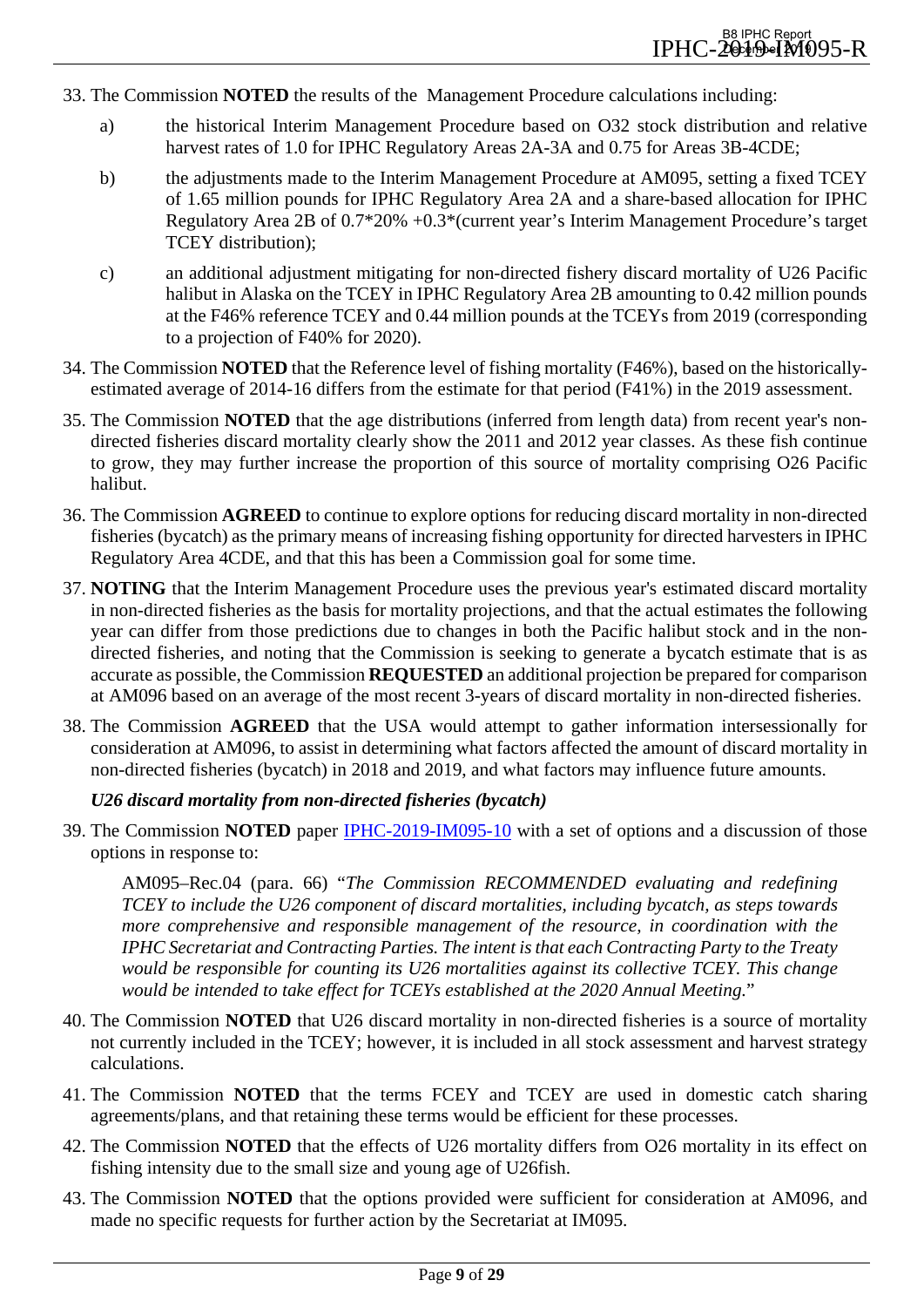#### *Analysis of the effects of historical discard mortality in non-directed fisheries ('bycatch')*

44. The Commission **NOTED** paper [IPHC-2019-IM095-11](https://www.iphc.int/uploads/pdf/im/im095/iphc-2019-im095-11.pdf) which provided a response to the Commission's request:

AM095–Rec.05 (para. 67) "*The Commission RECOMMENDED that the IPHC Secretariat expand upon the analysis completed in IPHC-2019-AM095-INF08 "Treatment and effects of Pacific halibut discard mortality (bycatch) in non-directed fisheries projected for 2019", to be reviewed by the SRB at its next meeting. The objective of this work is to estimate lost yield from bycatch of Pacific halibut in non-directed fisheries for the years of 1991-2018.*"

- 45. The Commission **NOTED** that the commercial fishery yield gain rate (pounds gained per pound of nondirected fishery discards) has varied among historical analyses. Over the time series included in this paper, the rate has averaged 1.15 ranging from a low of 0.86 to a high of 1.39.
- 46. The Commission **NOTED** that the effects of non-directed fishery discard mortality depend on the biology and age-structure of the stock, the selectivity of the various fisheries, the relative level of fishing intensity and other factors, such that there is no single 'exchange rate' of directed fishery yield and non-directed fishery discard mortality.

*Alternative projections for 2019 (last year) adjusted for the effects of U26 Pacific halibut discard mortality in non-directed fisheries ('bycatch')*

- 47. The Commission **NOTED** paper [IPHC-2019-IM095-12](https://www.iphc.int/uploads/pdf/im/im095/iphc-2019-im095-12.pdf) which provided the Commission with alternative projections for 2019 (last year) for comparison with adopted mortality limits from AM095, as requested by the Commission.
- 48. The Commission **NOTED** that this paper provided an example from 2019 (last year) and therefore reviewed this item in the context of the stock assessment presentation which provided updated calculations applying the mitigation steps to the preliminary 2020 projections.
- <span id="page-9-2"></span>49. The Commission **REQUESTED** that the method described in paper IPHC-2019-IM095-12, in addition to the adjustments to the Interim Management procedure adopted at AM095, be applied as a basis for the mortality projection tool for use in the decision-making processes at AM096.
- <span id="page-9-0"></span>50. The Commission **REQUESTED** that the IPHC Secretariat prepare the following alternatives for presentation at AM096:
	- a) changing the relative harvest rate for IPHC Regulatory Area 4CDE to a value of 1.0 (from 0.75) after the adjustments to the Interim Management Procedure; and
	- b) comparing the adjusted management procedure (as presented, and including the U26 nondirected fishery discard mortality mitigation) further modified to add the TCEY pounds additional to the historical Interim Management Procedure calculation for IPHC Regulatory Areas 2A and 2B to the total TCEY.

#### *Options for FISS mortality accounting in projections*

- 51. The Commission **NOTED** paper [IPHC-2019-IM095-INF03](https://www.iphc.int/uploads/pdf/im/im095/iphc-2019-im095-inf03.pdf) which provides a summary of options for FISS mortality accounting.
- 52. The Commission **AGREED** that all FISS mortality is reported at the end of the year along with other fisheries statistics, and that all FISS mortality is included in the stock assessment and Interim Management Procedure calculations.
- <span id="page-9-1"></span>53. The Commission **REQUESTED** that the IPHC Secretariat develop the time-series table of FISS mortality by IPHC Regulatory Area for comparison of Total and Distribution mortality as sampling designs vary in the future under a rationalised approach, and provide the table as a web-based resource to be updated each for the Annual Meeting.
- <span id="page-9-3"></span>54. The Commission **REQUESTED** that '*Option 1: The status quo (no change to current accounting*' as detailed in paper [IPHC-2019-IM095-INF03,](https://www.iphc.int/uploads/pdf/im/im095/iphc-2019-im095-inf03.pdf) should be the accounting practice for FISS landings. Predicted commercial landings in the IPHC's current mortality projection tool include FISS mortality.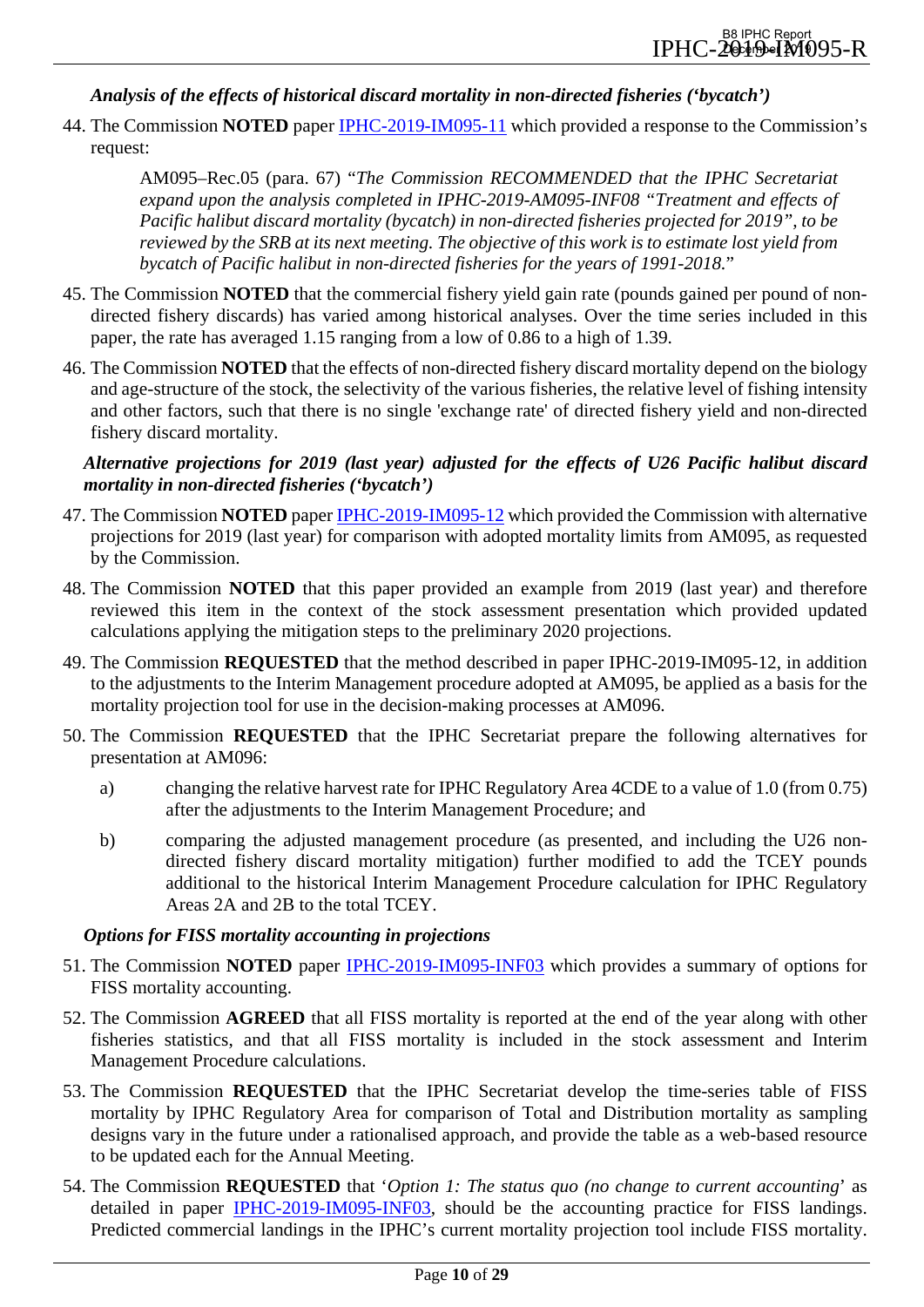This leaves the accounting for the mortality associated with the FISS to the managers implementing the applicable quota programs and CSPs. FISS landings have been relatively small in recent years, and have represented an average of only 3% of the total fish ticket landings (FISS and commercial combined). It does not appear that in recent year's managers have opted to set aside quota to offset FISS mortality, and the IPHC has not provided explicit projections of FISS landings. However, the magnitude of the actual mortality accruing to the TCEY compared to the adopted TCEY in recent years does not appear to be related to years of higher or lower FISS activity. This may suggest that the current approach is not causing actual mortality (FISS and commercial combined) to exceed the adopted mortality limits, although in concept if all other sources were fully harvested this would be the case. The status quo approach does not require use of uncertain projections of FISS landings, but as this paper outlines, does not provide for transparent accounting.

## <span id="page-10-1"></span><span id="page-10-0"></span>**7. IPHC SCIENCE AND RESEARCH**

#### **7.1** *Report of the 20th Session of the IPHC Research Advisory Board (RAB020)*

- 55. The Commission **NOTED** the Report of the 20<sup>th</sup> Session of the IPHC Research Advisory Board (RAB020) [\(IPHC-2019-RAB020-R\)](https://www.iphc.int/uploads/pdf/rab/2019/iphc-2019-rab020-r.pdf), which was presented by Dr David Wilson (IPHC Executive Director) on behalf of the RAB.
- 56. The Commission **NOTED** that the RAB020 made two (2) recommendations to the Commission as follows:

#### *IPHC Closed Area*

**RAB020-Rec.01** (para. 10) *The RAB AGREED that the IPHC Closed Area (Pacific Halibut Fishery Regulations 2019, Sect. 11) is not currently meeting its intended objective of protecting juvenile Pacific halibut when it is open to non-directed fisheries, and RECOMMENDED, in coordination with the NPMFC, that the IPHC Secretariat examine alternative management regimes for the Closed Area, and for these to be presented at the 96th Session of the IPHC Annual Meeting (AM096) in 2020.*

#### *Hook standardisation*

**RAB020-Rec.02** (para. 33) *The RAB RECOMMENDED that the IPHC consider standardising the FISS to use a particular model hook and to encourage each vessel to begin its FISS contract work each year with all new hooks.*

## <span id="page-10-2"></span>**7.2** *Report of the 14th and 15th Sessions of the IPHC Scientific Review Board (SRB014 and SRB015)*

- 57. The Commission **NOTED** the Reports of the 14<sup>th</sup> and 15<sup>th</sup> Sessions of the IPHC Scientific Review Board (SRB014: [IPHC-2019-SRB014-R;](https://www.iphc.int/uploads/pdf/srb/srb014/iphc-2019-srb014-r.pdf) SRB015: [IPHC-2019-SRB015-R\)](https://www.iphc.int/uploads/pdf/srb/srb015/iphc-2019-srb015-r.pdf) which were presented by Dr Sean Cox (Chairperson) on behalf of the SRB.
- 58. The Commission **NOTED** that the SRB015 made seven (7) recommendations to the Commission as follows:

## *Discard mortality in non-directed fisheries*

**SRB015–Rec.01** (para. 10) *The SRB RECOMMENDED that the analysis of the effects of historical discard mortality in non-directed fisheries ('bycatch'), be interpreted with caution, as there are multiple methods for evaluating how bycatch in non-directed fisheries impact stock productivity and biomass over time. The estimated rates of bycatch impact on directed fishery changed over time in part due to the variability in recruitment and/or sublegal abundance relative to the vulnerable stock. The choice of the appropriate method will depend on how the results feed into management advice.* 

**SRB015–Rec.02** (para. 11) *The SRB RECOMMENDED that, if a bycatch management strategy is a priority for the Commission, then the MSE process would be a more appropriate venue for evaluating methods of bycatch accounting for reasons outlined at SRB012:*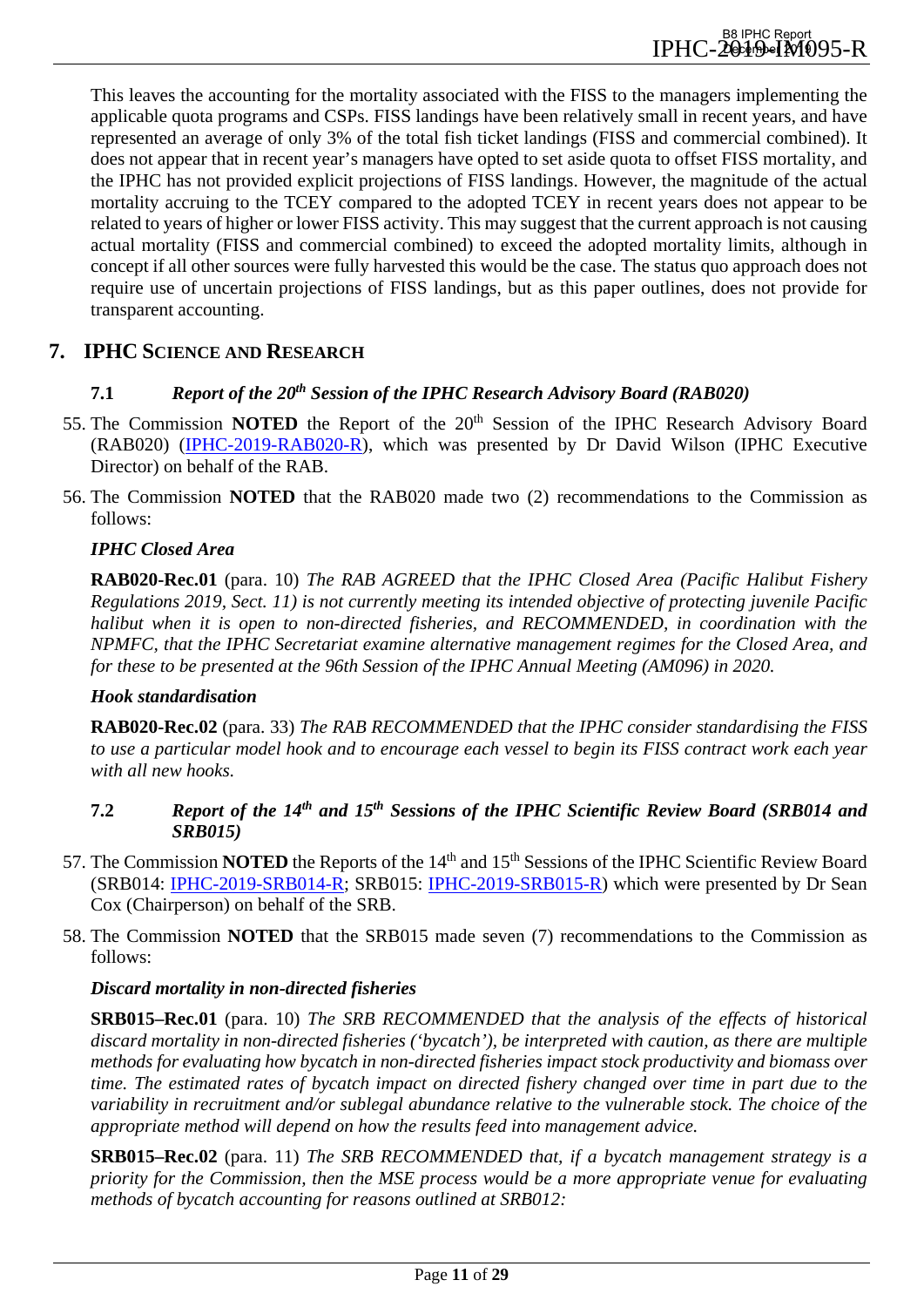*"NOTING the request for "replay" analyses, the SRB AGREED that "what if" questions about past behaviour are not appropriate for stock assessment models because those analyses do not adequately reflect the information available at the time or information feedbacks to future decision over time. An MSE analysis, on the other hand is specifically designed to answer "what if" questions under particular future scenarios while properly accounting for stock assessment errors in response to changing information." (IPHC-2018-SRB012-R, para. 23)* 

## *Independent external peer review of the IPHC stock assessment*

**SRB015–Rec.03** (para. 19) *The SRB RECOMMENDED that as was the case in the 2019 external peer review, any future external review would also benefit from an in-person review component. The biannual peer review that the SRB undertakes should continue as a complimentary element, thereby providing ongoing verification for the Commission.*

#### *Pacific halibut stock assessment: 2019*

**SRB015–Rec.04** (para. 34) *NOTING the discussion of recommendations arising from the external peer review of the IPHC stock assessment (Section 4), the SRB RECOMMENDED that the IPHC Secretariat:*

- *a) Update data weighting for the 2019 assessment;*
- *b) For SRB016:* 
	- *i. evaluate the types of weightings (e.g., Dirichlet-multinomial) for compositional data;*
	- *ii. advise on the impact of data re-weighting as new information arises. This could be more sensitive as new sex-composition data are included;*
	- *iii. keep apprised of new software developments (e.g. CAPAM meeting in NZ) and report on potential future directions (e.g. if alternatives provide improved Bayesian integration or adaptations for simulation testing etc.).*

#### *Management Strategy Evaluation: Goals, Objectives and Performance Metrics*

**SRB015–Rec.05** (para. 41) *The SRB RECOMMENDED that if the original objective to have annual mortality limits related to local abundances was of broad interest to the Commission, then candidate management procedures be developed and tested in which regional mortality limits are set annually in proportion to modelled survey abundance trends by IPHC Regulatory Area (noting that splitting regions into Regulatory Areas would require assumptions about within-region abundance proportions).* 

#### *Management Strategy Evaluation: Dynamic reference points*

**SRB015–Rec.06** (para. 45) *The SRB RECOMMENDED that the MSAB define objectives independently of the management procedures used to achieve them and, instead, focus on the outcomes/consequences they wish to avoid (e.g. low catch, fishery closures, large drops in TCEY, public perceptions of poor stock status).* 

#### *Management Strategy Evaluation: Updates to MSE framework and closed-loop simulations*

**SRB015–Rec.07** (para. 51) *The SRB RECOMMENDED that the Commission develop a standard criterion for achieving a limited set of (or one over-arching) objectives. This would ensure that any candidate management procedure achieves common goals with differences in trade-offs between risks and benefits. Doing so will improve the efficiency of the iterative approach that is required for MSE.* 

59. The Commission **NOTED** the departure of Dr Marc Mangel from the SRB in 2019 after completing six (6) years of outstanding contributions to IPHC scientific activities. As a founding member of the Board, Dr Mangel's contributions and advice have played a very large part in shaping IPHC science.

## <span id="page-11-0"></span>**7.3** *IPHC 5-year Biological & Ecosystem Sciences Research Plan: update*

- 60. The Commission **NOTED** paper [IPHC-2019-IM095-13](https://www.iphc.int/uploads/pdf/im/im095/iphc-2019-im095-13.pdf) which provided a description of progress on Biological and Ecosystem Science Research by the IPHC Secretariat.
- 61. The Commission **NOTED** the primary biological research activities at the IPHC that follow Commission objectives are identified and described in the [IPHC 5-Year Biological and Ecosystem Science Research](https://www.iphc.int/uploads/pdf/besrp/2019/iphc-2019-besrp-5yp.pdf)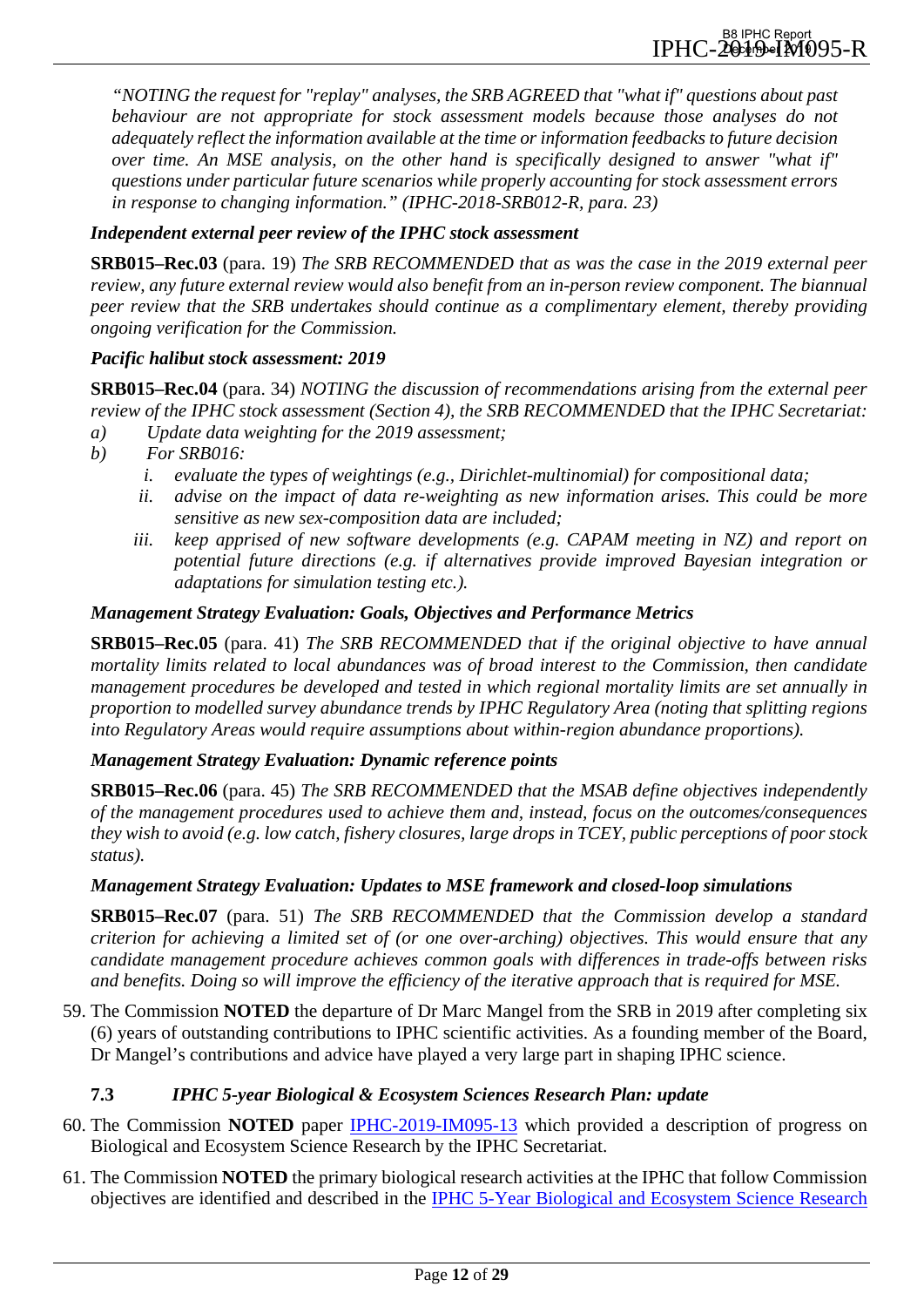[Plan \(2017-21\).](https://www.iphc.int/uploads/pdf/besrp/2019/iphc-2019-besrp-5yp.pdf) These activities are summarized in five broad research areas designed to provide inputs into stock assessment and the management strategy evaluation processes, as follows:

- 1) **Migration**. Studies are aimed at further understanding reproductive migration and identification of spawning times and locations as well as larval and juvenile dispersal.
- 2) **Reproduction**. Studies are aimed at providing information on the sex ratio of the commercial catch and to improve current estimates of maturity.
- 3) **Growth and Physiological Condition**. Studies are aimed at describing the role of some of the factors responsible for the observed changes in size-at-age and to provide tools for measuring growth and physiological condition in Pacific halibut.
- 4) **Discard Mortality Rates (DMRs) and Survival**. Studies are aimed at providing updated estimates of DMRs in both the longline and the trawl fisheries.
- 5) **Genetics and Genomics**. Studies are aimed at describing the genetic structure of the Pacific halibut population and at providing the means to investigate rapid adaptive changes in response to fisherydependent and fishery-independent influences.
- 62. The Commission **NOTED** the Pacific halibut workshop co-organized by the IPHC Secretariat within the 2019 PICES Annual Meeting to bring together scientists from countries invested in the Pacific halibut resource and to establish plans to engage in international data sharing and collaborative research activities. These efforts will be continued in the form of a second Pacific halibut workshop under the PICES meeting umbrella in its 2020 Annual Meeting that will include topics related to climate variability and changes in species distribution in the North Pacific Ocean.

## <span id="page-12-1"></span><span id="page-12-0"></span>**8. MANAGEMENT STRATEGY EVALUATION**

## **8.1** *IPHC Management Strategy Evaluation: update*

- 63. The Commission **NOTED** paper [IPHC-2019-IM095-14](https://www.iphc.int/uploads/pdf/im/im095/iphc-2019-im095-14.pdf) which provided an update on the Management Strategy Evaluation (MSE) activities including definition of scale and distribution objectives, development of a framework to evaluate management procedures for distributing the TCEY, identification of management procedures to evaluate, and a summary of the MSE program of work.
- 64. The Commission **NOTED** the primary coastwide biological sustainability objective of maintaining the female spawning biomass above a biomass limit of 20% of unfished spawning biomass at least 95% of the time.
- 65. The Commission **NOTED** the primary coastwide fishery objectives to be used to evaluate management procedures, including maintaining the female spawning biomass around a proxy target biomass of 36%; limit annual changes in the TCEY; and optimise directed fishing yield.
- 66. The Commission **NOTED** the primary biological sustainability objective of conserving spatial population structure across Biological Regions to be used to evaluate management procedures.
- 67. The Commission **NOTED** the primary fishery objectives at the IPHC Regulatory Area scale to evaluate management procedures, including limit annual changes in the TCEY for each IPHC Regulatory Area; optimise the TCEY among IPHC Regulatory Areas; optimise a percentage of the coastwide TCEY among IPHC Regulatory Areas; maintain the TCEY above a minimum absolute level within each IPHC Regulatory Area; and maintain a percentage of the coastwide TCEY above a minimum level within each IPHC Regulatory Area.
- 68. The Commission **NOTED** that given the results from the coastwide MSE, the following elements from the scale (coastwide) component of the management procedure meet the coastwide objectives:
	- a) SPR values greater than 40%;
	- b) A control rule of 30:20;
	- c) Constraints on the annual change in the TCEY that limit it to 15%, use a slow-up, fast-down approach, and fix the mortality limits for three-year periods.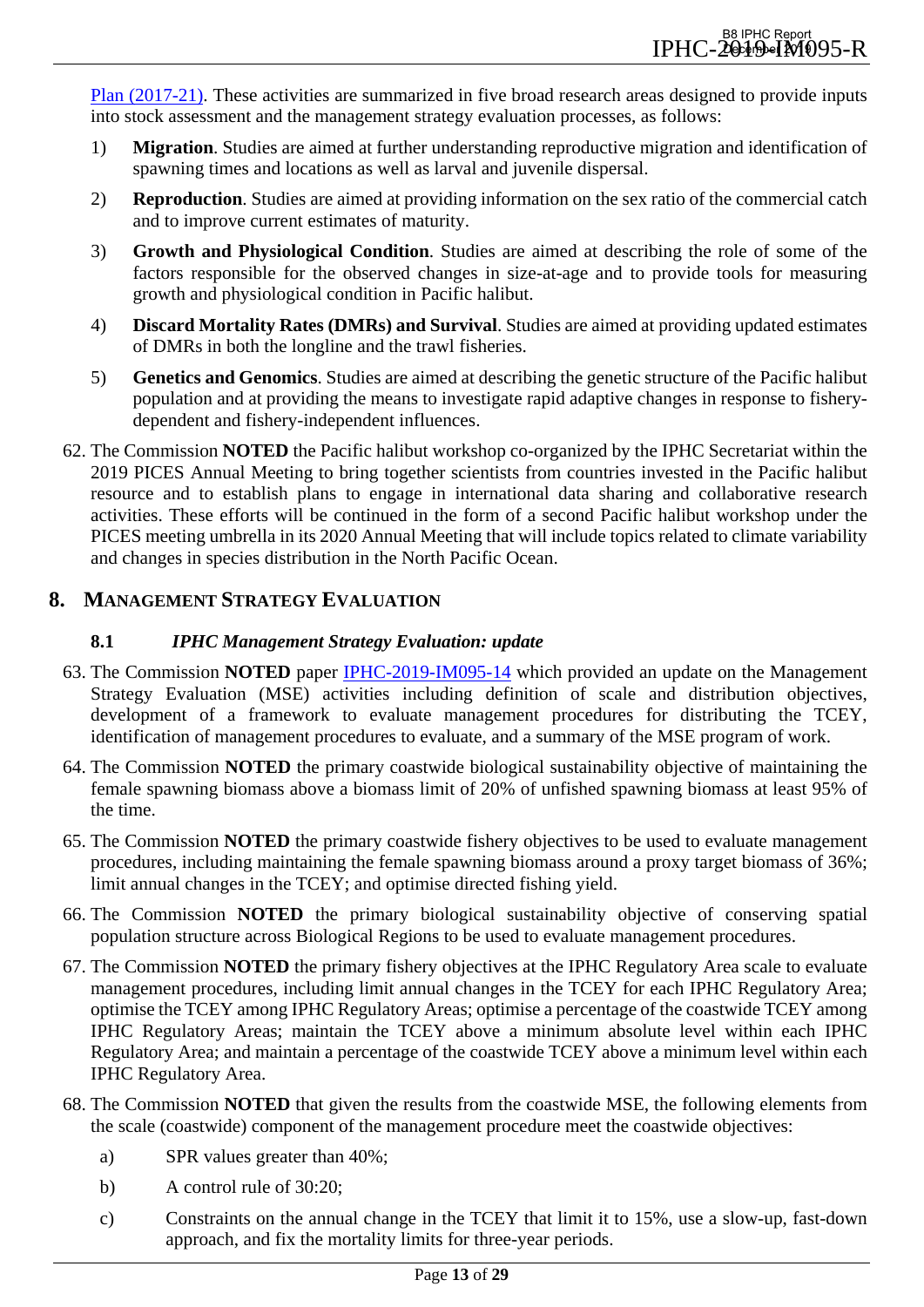- 69. The Commission **NOTED** the yield-per-recruit analysis and the indication that differences in productivity between Biological Regions supported reduced harvest rates in Regions 4 and 4B in the past, and that recently, equal harvest rates may be supported across Biological Regions 2, 3, and 4 based solely on productivity.
- 70. The Commission **RECALLED** paragraph 48 in IPHC-2019-SRB015-R:
	- *"The SRB NOTED the yield-per-recruit analysis and the changes in relative estimated F0.1 among Biological Regions in the recent year compared to the past three decades and that this analysis along with a general understanding of the life-history of Pacific halibut in each Biological Region suggests that eastern areas may be able to sustain higher harvest rates than western areas, at least in some years."*
- 71. The Commission **NOTED** that incorporating different relative harvest rates across regions should consider more than productivity, such as net movement in and out of each Biological Region and uncertainty in many different factors, and that it is appropriate for the SRB to review analyses related to relative harvest rates and report on the completeness of those analyses to the Commission.
- 72. The Commission **NOTED** that the MSE is the appropriate tool to evaluate distribution procedures, including relative harvest rates, against conservation and fishery objectives.
- 73. The Commission **NOTED** the various elements of the scale and distribution components of the management procedure, including those listed in Tables 5 and 6 of paper IPHC-2019-IM095-14, will be evaluated for consideration at AM097 in 2021.
- 74. The Commission **NOTED** that an independent peer review of the MSE will take place in April 2020 and August 2020 with a report supplied to the SRB017, MSAB016, and to the Commission before AM097.
- 75. The Commission **NOTED** that the SRB will review the MSE process and MSE results in September 2020, and these results including scale and distribution management procedures will be presented to the Commission at AM097 in 2021.

## <span id="page-13-0"></span>**8.2** *Reports of the 13th and 14th Sessions of the IPHC Management Strategy Advisory Board (MSAB013 and MSAB014)*

- 76. The Commission **NOTED** the Reports of the 13<sup>th</sup> and 14<sup>th</sup> Sessions of the IPHC Management Strategy Advisory Board (MSAB013: [IPHC-2019-MSAB013-R;](https://www.iphc.int/uploads/pdf/msab/msab13/iphc-2019-msab013-r.pdf) MSAB014: [IPHC-2019-MSAB014-R\)](https://www.iphc.int/uploads/pdf/msab/msab014/iphc-2019-msab014-r.pdf) which was presented by Mr Adam Keizer (Canada) and Dr Carey McGilliard (U.S.A).
- 77. The Commission **NOTED** that the MSAB014 made five (5) recommendations to the Commission as follows:

## *A review of the coastwide goals and objectives of the IPHC MSE process*

**MSAB014–Rec.01** (para. 34) *The MSAB RECOMMENDED a coastwide fishery objective, in response to a request from the Commissioners, to maintain the spawning biomass above a target reference point of RSB36%, 50% of the time over the long-term.*

#### *Identification of goals and objectives related to distributing the TCEY*

**MSAB014–Rec.02** (para. 41) *The MSAB RECOMMENDED the primary objectives and associated performance metrics detailed in Appendix V to be used for the evaluation of management procedures at MSAB015.*

#### *Performance metrics for evaluation*

**MSAB014–Rec.03** (para. 46) *NOTING the current progress on evaluating coastwide fishing intensity, the MSAB RECOMMENDED that:*

*a) a coastwide fishing intensity SPR of 43%, with a 30:20 HCR, and with one of two constraints 1) +/-15% maximum change in total mortality, and/or 2) slow up, fast down, be used in harvest strategy development process; and*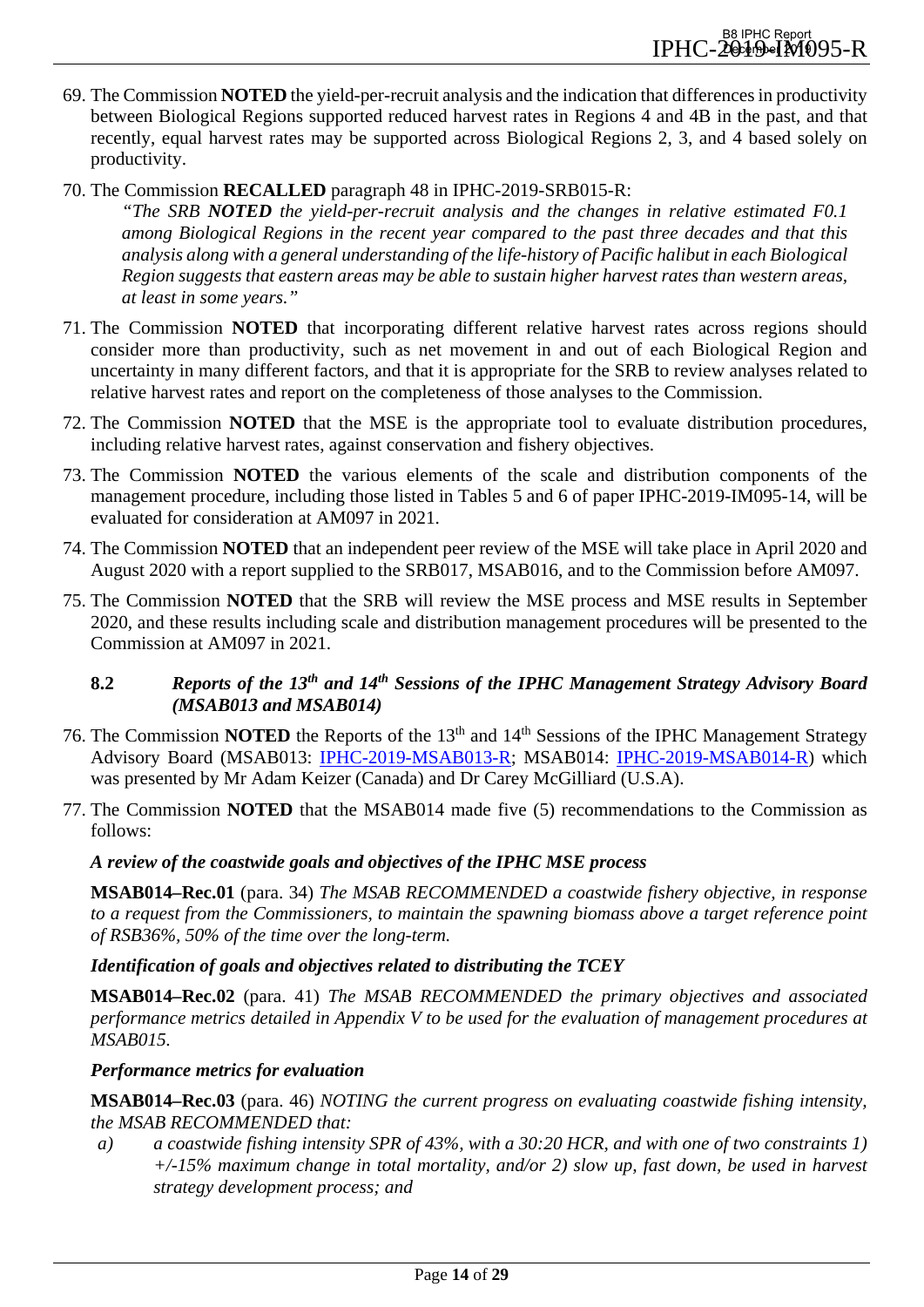*b) a range of management procedures including fishing intensity SPR of 40-46% be considered in light of implementation variability within the closed-loop simulations when investigating distribution.* 

## *Management procedures for coastwide scale*

**MSAB014–Rec.04** (para. 49) *The MSAB RECOMMENDED that SPR values of 0.3, 0.34, 0.38, 0.40, 0.42, 0.46, and 0.50 with a 30:20 control rule be evaluated at MSAB015 along with constraints defined by a maximum change in the TCEY of 15%, a slow-up fast-down approach, and/or setting quotas every third year.*

## *Management procedures for distributing the TCEY*

**MSAB014–Rec.05** (para. 56) *The MSAB RECOMMENDED that the management procedures listed in Table 2 in Appendix VI be evaluated at MSAB015.*

- <span id="page-14-3"></span>78. The Commission **RECOMMENDED** that the MSAB use the primary objectives and associated performance metrics detailed in Appendix V of IPHC-2019-MSAB014-R for the evaluation of management procedures.
- 79. The Commission **NOTED** the MSAB's work on the coastwide reference level of fishing intensity of SPR 43%.
- 80. The Commission **NOTED** that relative harvest rates will be evaluated as a component of management procedures at MSAB015 and MSAB016.
- <span id="page-14-4"></span>81. The Commission **NOTED** the MSE Program of Work (2019–21) and **REQUESTED** that the MSAB and IPHC Secretariat continue its program of work with delivery of recommended management procedures at AM097.

## <span id="page-14-1"></span><span id="page-14-0"></span>**9. CONTRACTING PARTY UPDATES**

## **9.1** *Canada*

82. The Commission **NOTED** that no national report was provided by Canada for consideration at the IM095.

## *9.1.1 Fisheries and Oceans Canada (DFO)*

83. The Commission **NOTED** that no update on Pacific halibut matters was received from Fisheries and Oceans Canada for consideration at the IM095.

## <span id="page-14-2"></span>**9.2** *United States of America*

84. The Commission **NOTED** that no national report was provided by the United States of America for consideration at the IM095.

## *9.2.1 National Oceanic and Atmospheric Administration (NOAA) – Fisheries*

## *a) National Marine Fisheries Service (NOAA-Fisheries)*

85. The Commission **NOTED** that no update on Pacific halibut matters was received from NOAA-Fisheries for consideration at the IM095.

## *b) North Pacific Fishery Management Council (NPFMC)*

- 86. The Commission **NOTED** the informal presentation from the NPFMC on Council actions related to Pacific halibut, research priorities, and abundance-based Protected Species Catch (PSC) management (ABM).
- 87. The Commission **NOTED** that NOAA-Fisheries intends to provide additional information to the Commission for AM096 regarding:
	- a) The North Pacific Observer Program, including differences in costs between the full and partial coverage categories, and what strategies the NPFMC is considering to lower costs;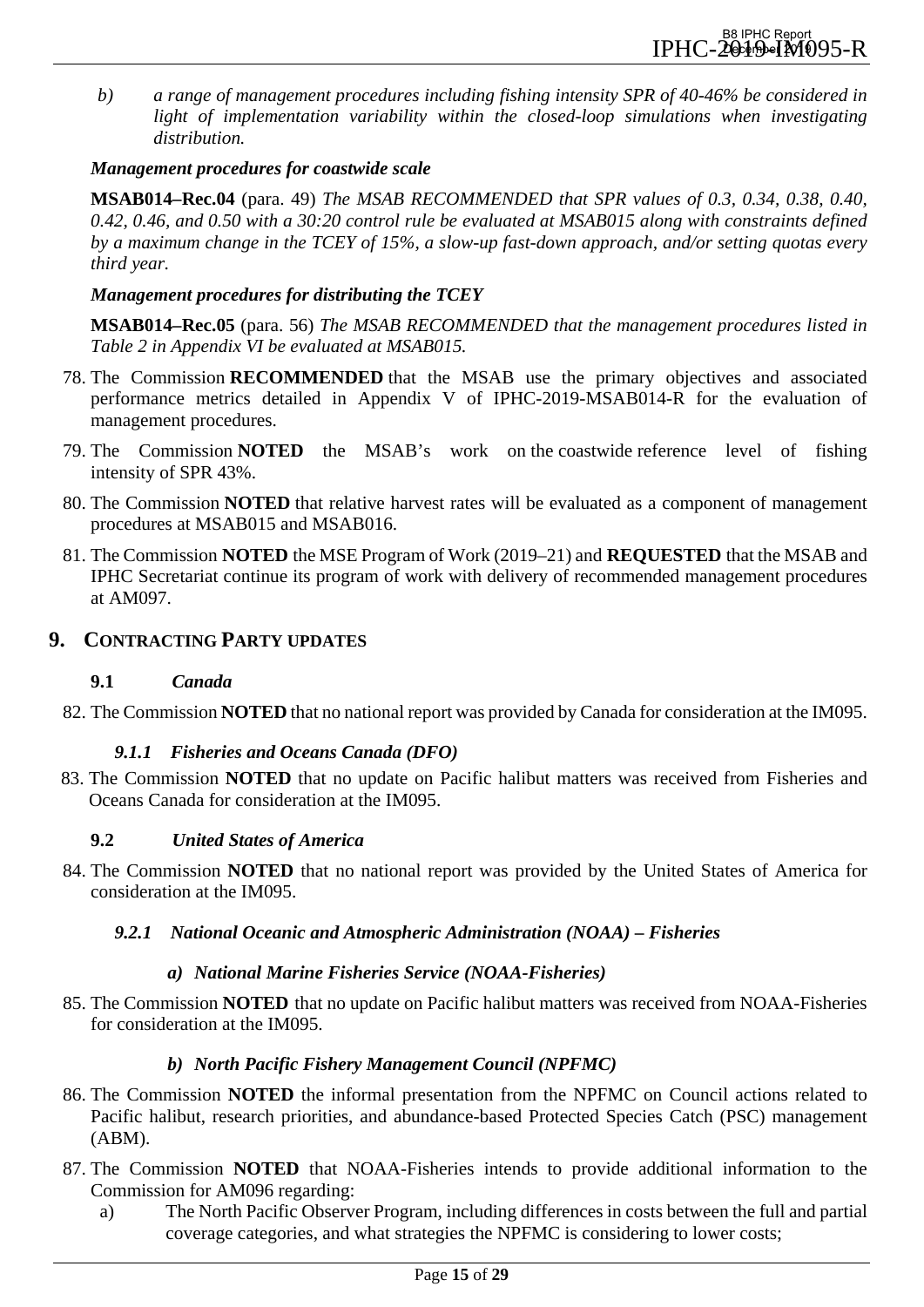b) mortality in non-directed fisheries that took place in Alaska during 2019.

#### *c) Pacific Fishery Management Council (PFMC)*

- 88. The Commission **NOTED** the informal presentation from the PFMC on Council actions related to Pacific halibut fisheries management in IPHC Regulatory Area 2A.
- <span id="page-15-7"></span>89. The Commission **WELCOMED** the PFMC's commitment to transition management of Pacific halibut fisheries in IPHC Regulatory Area 2A from the IPHC to domestic agencies and **REQUESTED** that the IPHC Secretariat continue to support this process in the short-term, with the aim of transitioning management of the fishery to the domestic agencies at the earliest opportunity.
- 90. The Commission **NOTED** the PFMC's recommendations in reference to IPHC-2019-IM095-PropA2 regarding fishing periods (i.e. 3 days) for the non-tribal directed commercial fishery in IPHC Regulatory Area 2A.

## <span id="page-15-0"></span>**10. REGULATORY PROPOSALS FOR THE 2019-20 PROCESS**

91. The Commission **NOTED** that the IPHC Secretariat and the relevant Contracting Party agencies intend to coordinate a joint review of regulatory proposals, with the aim of identifying and resolving issues and clarifying draft regulatory language in advance of AM096.

#### <span id="page-15-2"></span><span id="page-15-1"></span>**10.1** *IPHC Secretariat regulatory proposals*

#### *10.1.1 IPHC Pacific Halibut Fishery Regulations: Fishery Limits (Sect. 4)*

92. The Commission **NOTED** paper [IPHC-2019-IM095-PropA1,](https://www.iphc.int/uploads/pdf/im/im095/iphc-2019-im095-propa1.pdf) which aimed to improve clarity and transparency of fishery limits in the IPHC Fishery Regulations, and that it would be considered in detail at AM096.

#### *10.1.2 IPHC Pacific Halibut Fishery Regulations: Fishing Periods (Sect. 9)*

- <span id="page-15-3"></span>93. The Commission **NOTED** paper [IPHC-2019-IM095-PropA2,](https://www.iphc.int/uploads/pdf/im/im095/iphc-2019-im095-propa2.pdf) which proposed fishing periods for the commercial Pacific halibut fisheries.
- 94. The Commission **NOTED** that the IPHC Secretariat will be contacting all IPHC Regulatory Area 2A license holders (from 2017-19) to be surveyed for their preferences regarding longer fishing periods, either 2 or 3 days. Responses will be summarised and provided to the Commission for its consideration at AM096.

#### *10.1.3 IPHC Fishery Regulations: minor amendments*

<span id="page-15-4"></span>95. The Commission **NOTED** paper [IPHC-2019-IM095-PropA3,](https://www.iphc.int/uploads/pdf/im/im095/iphc-2019-im095-propa3.pdf) which proposed amendments to ensure clarity and consistency in the IPHC Fishery Regulations, and that it would be considered in detail at AM096.

#### *10.1.4 IPHC Fishery Regulations: Observer/EM and clearances (Sect. 16)*

<span id="page-15-5"></span>96. The Commission **NOTED** paper [IPHC-2019-IM095-PropA4,](https://www.iphc.int/uploads/pdf/im/im095/iphc-2019-im095-propa4.pdf) which proposed amendments to address the need for clearances when a National Oceanic and Atmospheric Administration (NOAA) Fisheries observer or electronic monitoring device is present.

#### *10.1.5 IPHC Fishery Regulations: IPHC Closed Area (Sect. 11)*

<span id="page-15-6"></span>97. The Commission **NOTED** that the IPHC Secretariat intends to submit a regulatory proposal concerning the IPHC Closed Area (Section 11 of the IPHC Fishery Regulations) for the Commission's consideration at the 96<sup>th</sup> Session of the IPHC Annual Meeting (AM096), in response to the Commission's request at the  $94<sup>th</sup>$  Session of the IPHC Annual Meeting (AM094).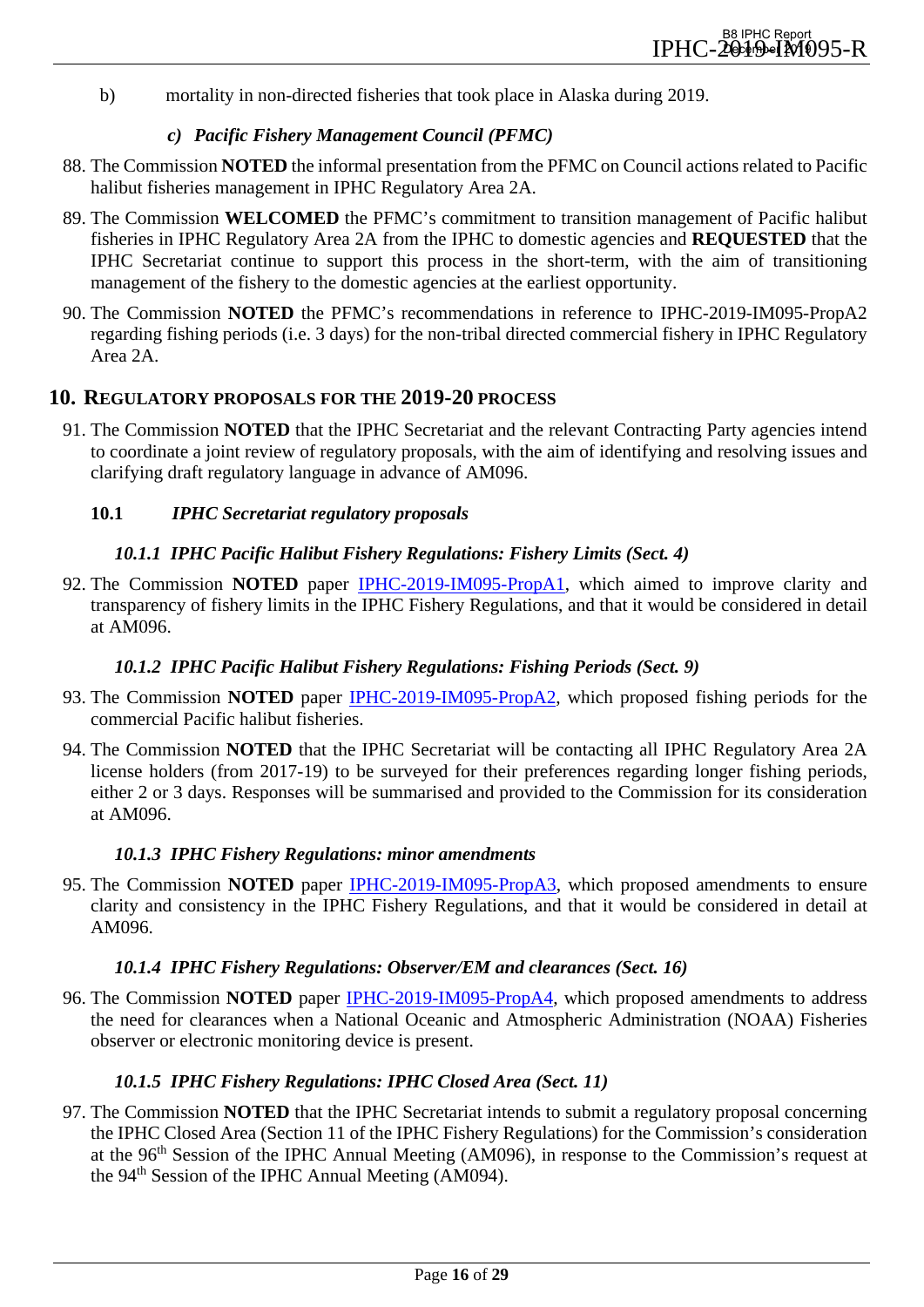#### **10.2** *Contracting Party regulatory proposals*

<span id="page-16-0"></span>98. The Commission **NOTED** that no Contracting Party regulatory proposals were received for consideration at the IM095.

#### <span id="page-16-1"></span>**10.3** *Stakeholder regulatory proposals*

<span id="page-16-2"></span>99. The Commission **NOTED** that no Stakeholder regulatory proposals were received for consideration at the IM095.

#### **10.4** *Stakeholder statements*

100. The Commission **NOTED** that no Stakeholder statements were received for consideration at the IM095, as part of paper IPHC-2019-IM095-INF01.

#### <span id="page-16-4"></span><span id="page-16-3"></span>**11. IPHC PERFORMANCE REVIEW**

#### **11.1** *Report of the 2nd IPHC Performance Review (PRIPHC02)*

- 101. The Commission **NOTED** paper [IPHC-2019-IM095-16,](https://www.iphc.int/uploads/pdf/im/im095/iphc-2019-im095-16.pdf) which provided the Commission with an opportunity to consider the Report of the 2nd Performance Review of the IPHC (PRIPHC02), and direct the IPHC Secretariat accordingly.
- 102. The Commission **NOTED** that the PRIPHC02 was carried out over the course of 2019 via three faceto-face meetings: one in Seattle, USA (4-6 June 2019), one in New York City, USA (25 August 2019) and one in Ottawa, Canada (7-11 October 2019). The Panel held several additional tele-conferences, both among themselves, and with stakeholders. The meeting was also supported by Independent Legal and Science Experts who each dedicated additional working days to providing technical reviews and reports on specific components of the review criteria relevant to their areas of expertise.

#### 103. The Commission **NOTED** para. 22 of the report which stated:

(para. 22) "*The PRIPHC02 CONGRATULATED the Commission and Secretariat for the positive strides in response to the first performance review. Through the course of the consultations, document review and interviews, the panel saw consistent and significant improvements in transparency, availability and modernisation of documentation and background information, and heard resounding praise for this increased transparency and the movement away from previously "closed-door" and perceived "secretive" processes and decision-making.*"

<span id="page-16-8"></span>104. **NOTING** the 26 recommendations arising from the PRIPHC02, the Commission **REQUESTED** that the IPHC Secretariat prepare a table for consideration at AM096 which would include each recommendation, and proposed/draft 1) responsibilities, 2) timeline, 3) priorities; and 4) any initial comments of relevance. The intention will be for the Commission to review the table at AM096, modify and adopt plan for implementation moving forward.

#### <span id="page-16-5"></span>**12. FINANCE AND ADMINISTRATION**

105. The Commission **NOTED** paper [IPHC-2019-IM095-17](https://www.iphc.int/uploads/pdf/im/im095/iphc-2019-im095-17.pdf) which provided a status update on IPHC finance and accounting processes leading up to the next meeting of the IPHC Finance and Administration Committee (FAC), scheduled for 3 February 2020.

## <span id="page-16-7"></span><span id="page-16-6"></span>**13. OTHER BUSINESS**

## **13.1** *Preparation for 96th Session of the IPHC Annual Meeting (AM096)*

- 106. The Commission **NOTED** paper [IPHC-2019-IM095-18](https://www.iphc.int/uploads/pdf/im/im095/iphc-2019-im095-18.pdf) which provided an opportunity to direct preparations for the 96<sup>th</sup> Session of the IPHC Annual Meeting (AM096), to be held in Anchorage, Alaska, USA from 3 to 7 February 2020.
- 107. The Commission **NOTED** that information concerning the meeting, including electronic versions of documents to be considered, will be published on the meeting webpages as they become available, but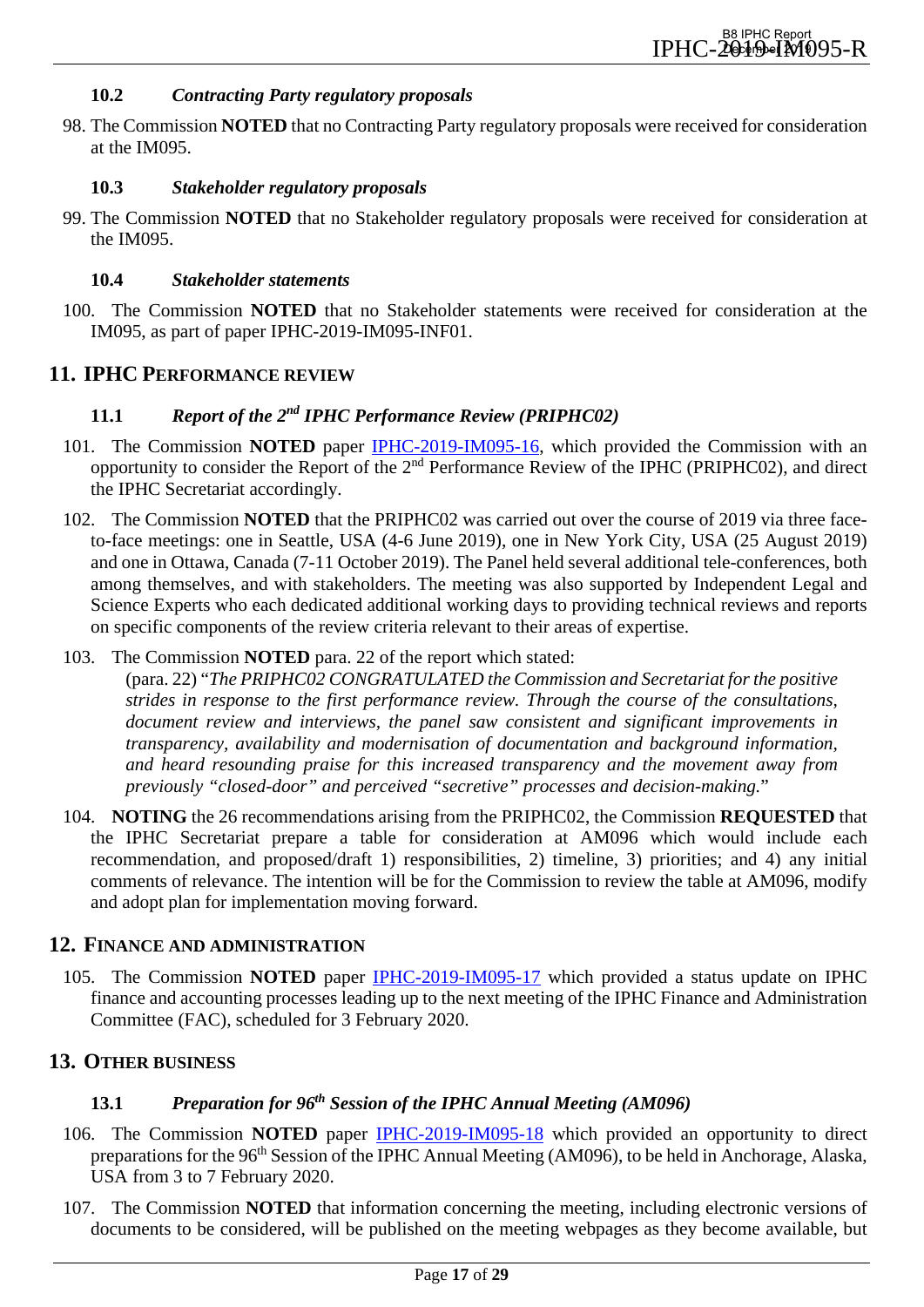no later than 30 days prior to the commencement of each meeting, in accordance with Rule 8.4 of the IPHC Rules of Procedure (2019), as follows:

- [96th Session of the IPHC Finance and Administration Committee \(FAC096\):](https://www.iphc.int/venues/details/96th-session-of-the-iphc-finance-and-administration-committee-fac) 3 February 2020
- 96<sup>th</sup> Session of the IPHC Annual Meeting (AM096): 3-7 February 2020
- 90<sup>th</sup> Session of the IPHC Conference Board (CB090): 4-6 February 2020
- [25th Session of the IPHC Processor Advisory Board \(PAB025\):](https://www.iphc.int/venues/details/25th-session-of-the-iphc-processor-advisory-board-pab025) 4-6 February 2020

## <span id="page-17-0"></span>**13.2** *IPHC 3-year meetings calendar (2020-22)*

- 108. The Commission **NOTED** paper [IPHC-2019-IM095-19](https://www.iphc.int/uploads/pdf/im/im095/iphc-2019-im095-19.pdf) which provided an opportunity to consider the draft IPHC meetings calendar (2020-21).
- 109. The Commission **NOTED** that the 15<sup>th</sup> Session of the Management Strategy Advisory Board (MSAB015) will be held on Vancouver Island, BC, Canada.

## <span id="page-17-1"></span>**14. REVIEW OF THE DRAFT AND ADOPTION OF THE REPORT OF THE 95TH SESSION OF THE IPHC INTERIM MEETING (IM095)**

110. The report of the 95th Session of the IPHC Interim Meeting [\(IPHC-2019-IM095-R\)](https://www.iphc.int/venues/details/95th-session-of-the-iphc-interim-meeting-im095) was **ADOPTED** on 26 November 2019, including the consolidated set of recommendations and requests arising from IM095, provided at [Appendix IV.](#page-27-0)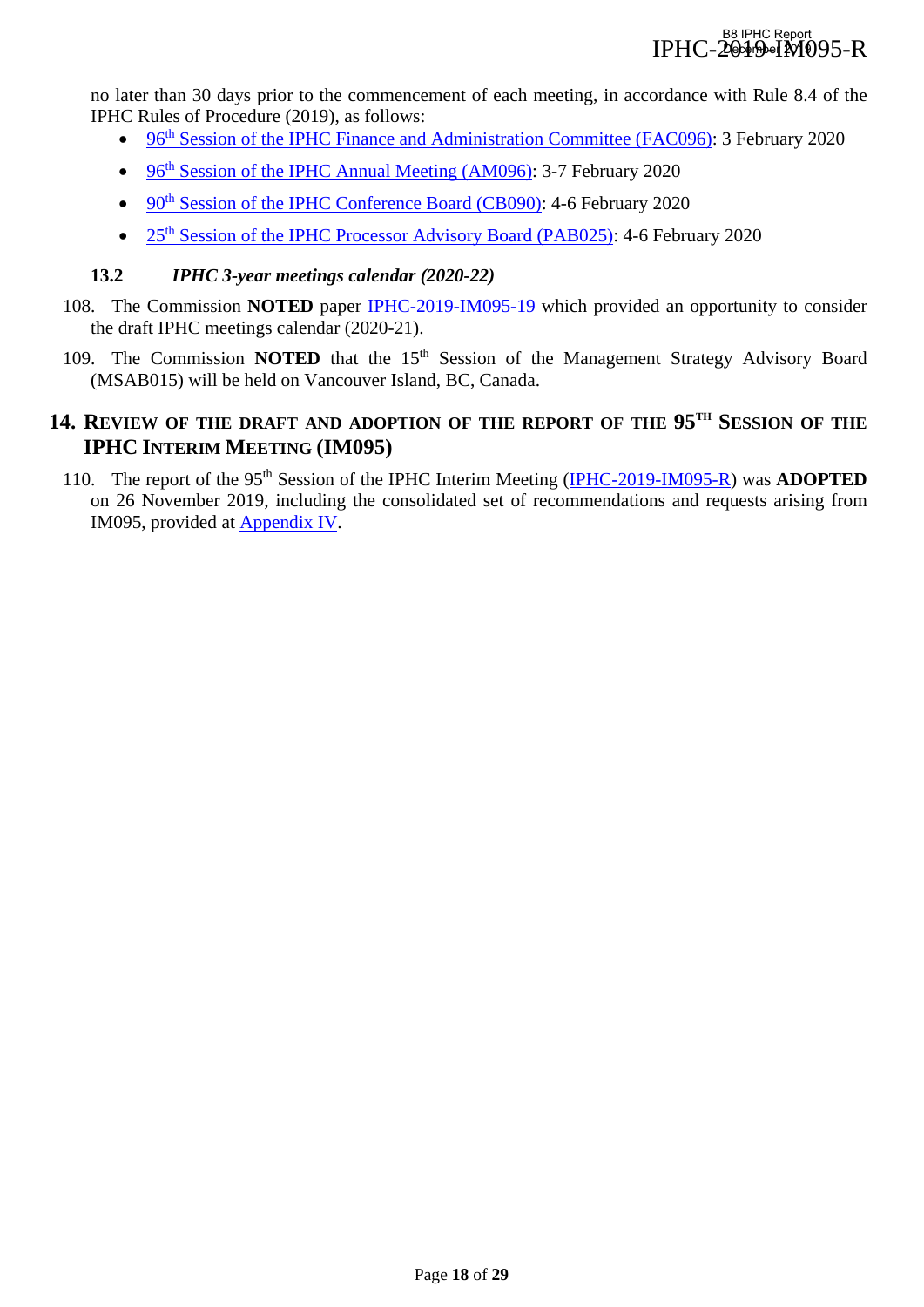## <span id="page-18-0"></span>**APPENDIX I** LIST OF PARTICIPANTS FOR THE 95<sup>TH</sup> SESSION OF THE **IPHC INTERIM MEETING (IM095)**

| <b>Commission Officers</b> |                                            |  |
|----------------------------|--------------------------------------------|--|
| <b>Vice-Chairperson</b>    | <b>Chairperson</b>                         |  |
| Mr Paul Ryall (Canada)     | Mr Chris Oliver (United States of America) |  |

| <b>Commissioners</b> |                                 |  |
|----------------------|---------------------------------|--|
| <b>Canada</b>        | <b>United States of America</b> |  |
| Mr Paul Ryall        | Mr Chris Oliver                 |  |
| Mr Neil <b>Davis</b> | Mr Robert <b>Alverson</b>       |  |
| Mr Peter DeGreef     | Mr Richard <b>Yamada</b>        |  |

| <b>Advisors/experts</b>                  |                                               |  |
|------------------------------------------|-----------------------------------------------|--|
| Ms Felicia Cull – Policy Advisor;        | Dr Jim Balsiger – Policy Advisor;             |  |
| Felicia.Cull@dfo-mpo.gc.ca               | Jim.balsiger@noaa.gov                         |  |
| Ms Maureen Finn - Technical Advisor;     | Ms Kathryn Blair - Technical Advisor;         |  |
| Maureen.finn@dfo-mpo.gc.ca               | Kathryn.blair@noaa.gov                        |  |
| Dr Ann-Marie Huang – Scientific Advisor; | Mr Kurt <b>Iverson</b> – Technical Advisor;   |  |
| Ann-Marie.Huang@dfo-mpo.gc.ca            | Kurt.iverson@noaa.gov                         |  |
| Mr Adam Keizer - Policy Advisor;         | Mr John Lepore - Legal Advisor;               |  |
| Adam.Keizer@dfo-mpo.gc.ca                | John.lepore@noaa.gov                          |  |
|                                          | Mr Frank Lockhart - Technical/Policy Advisor; |  |
|                                          | Frank.lockhart@noaa.gov                       |  |
|                                          | Ms Staci MacCorkle - Financial Advisor;       |  |
|                                          | Maccorklesk@state.gov                         |  |
|                                          | Dr Carey McGilliard - Scientific Advisor;     |  |
|                                          | Carey.mcgilliard@noaa.gov                     |  |
|                                          | Mr Glenn Merrill - Technical/Policy Advisor;  |  |
|                                          | Glenn.merrill@noaa.gov                        |  |
|                                          | Ms Alicia Miller - Technical Advisor;         |  |
|                                          | Alicia.m.miller@noaa.gov                      |  |
|                                          | Ms Adyan Rios - Staff Advisor;                |  |
|                                          | Adyan.rios@noaa.gov                           |  |
|                                          | Mr Demian Schane - Legal Advisor;             |  |
|                                          | Demian.schane@noaa.gov                        |  |
|                                          | Ms Maggie Smith – Legal Advisor;              |  |
|                                          | Maggie.smith@noaa.gov                         |  |
|                                          | Mr Ryan Wulff - Policy Advisor;               |  |
|                                          | Ryan.wulff@noaa.gov                           |  |

| <b>Observers</b>       |                                          |                            |  |
|------------------------|------------------------------------------|----------------------------|--|
| Participant            | <b>Organisation</b>                      | <b>Email</b>               |  |
| Lyle Almond            | Lower Elwha Klallam Tribe                | Lyle.almond@elwha.org      |  |
| <b>Scott Bass</b>      | Point No Point Treaty Council            | Sbass@pnptc.org            |  |
| Carol Batteen          | <b>Fishing Vessel Owners Association</b> | Carol@fvoa.org             |  |
| David Boyes            | Arbegar Fishing Co, Ltd                  | Mcboyes@icloud.com         |  |
| <b>Forrest Braden</b>  | Southeast Alaska Guides Organization     | Forrest@seagoalaska.com    |  |
| David Brindle          | Pacific Seafood, Inc                     | dbrindle@pacseafood.com    |  |
| <b>Aaron Brooks</b>    | Jamestown S'Klallam Tribe                | Abrooks@jamestowntribe.org |  |
| <b>Russell Cameron</b> | Hardscratch Fishing, Ltd                 | Russelljcameron@yahoo.ca   |  |
| Paul Clampitt          | F/V Augustine                            | Pfishcl@gmail.com          |  |
| <b>Bill Clark</b>      | <b>IPHC</b> Retiree                      | Old.bill.clark@gmail.com   |  |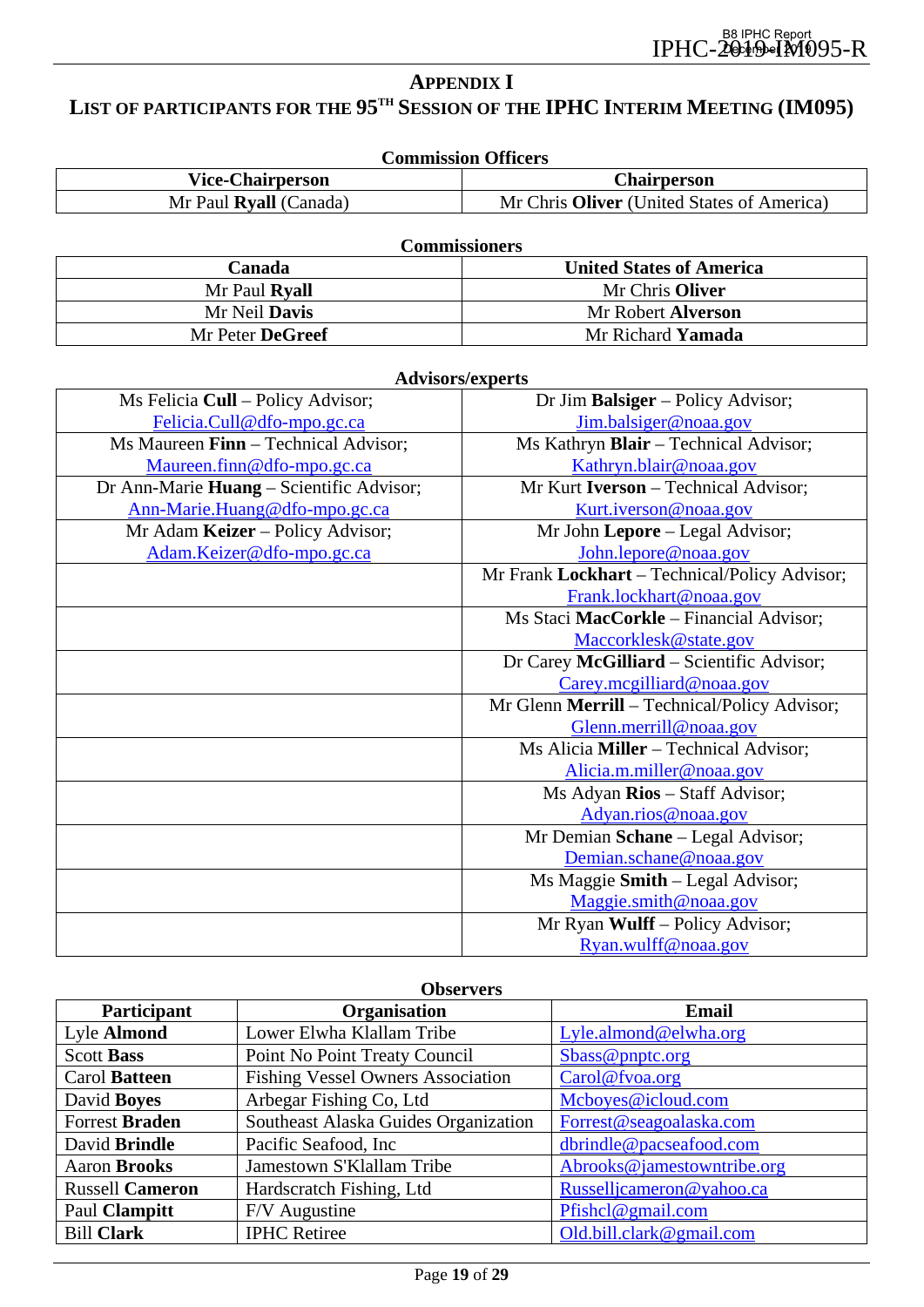#### B8 IPHC Report<br>IPHC-2019-1M095-R December 2019

| Sean Cox                | <b>Simon Fraser University</b>       | Sean.cox@sfu.ca                     |
|-------------------------|--------------------------------------|-------------------------------------|
| Keith Criddle           | University of Alaska                 | Kcriddle@alaska.edu                 |
| <b>Patrick Depoe</b>    | Makah Tribe                          | Patrick.depoe@makah.com             |
| <b>Garrett Elwood</b>   | F/V Western Freedom                  | Fywesternfreedom@gmail.com          |
| <b>Greg Elwood</b>      | F/V Western Freedom                  | Fywesternfreedom@gmail.com          |
| Mark Fina               | United States Seafoods, LLC          | Mfina@usseafoods.net                |
| Yongwen Gao             | <b>Makah Fisheries Management</b>    | Gaoy@olypen.com                     |
| John Gauvin             | Alaska Seafood Cooperative           | Gauvon@seanet.com                   |
| <b>Tom Gemmell</b>      | <b>Halibut Coalition</b>             | Tom.gemmell@gmail.com               |
| <b>TJ</b> Greene        | Makah Tribal Council                 | Timothy.greene@makah.com            |
| <b>Angus Grout</b>      | Arbegar Fishing                      | Rommel@telus.net                    |
| Katherine Harris        | Fishing Vessel Owners' Association   | Natkatiesam@hotmail.com             |
| <b>James Johnson</b>    | Deep Sea Fishermen's Union           | Jj.deepseafishermensunion@gmail.com |
| <b>Steve Joner</b>      | Makah Fisheries Management           | Gofish@olypen.com                   |
| <b>Edward Johnstone</b> | Ouinault                             | Edward.johnstone@quinault.org       |
| Rob Jones               | Northwest Indian Fisheries           | Rjones@nwifc.org                    |
|                         | Commission                           |                                     |
| <b>Jeff Kauffman</b>    | St. Paul Fishing Company             | Jeff@spfishco.com                   |
| Jessie Keplinger        | Icicle Seafoods, Inc.                | Jessiek@icicleseafoods.com          |
| Arne Lee                | Fishing Vessel Owners' Association   | Arnelee@embarqmail.com              |
| <b>Steve Martell</b>    | Sea State, Inc.                      | Martell.steve@gmail.com             |
| <b>Lynn Mattes</b>      | Oregon Department of Fish & Wildlife | Lynn.mattes@state.or.us             |
| <b>Scott Mazzone</b>    | <b>Quinault Indian Nation</b>        | Smazzone@quinault.org               |
| <b>Heather McCarty</b>  | Central Bering Sea Fishermen's       | Hdmccarty@gmail.com                 |
|                         | Association                          |                                     |
| Per Odegaard            | Vansee, Inc                          | Vanseeodegaard@hotmail.com          |
| <b>Kristian Olsen</b>   | F/V Lorelei II                       | Kristiansolsen@gmail.com            |
| Peggy Parker            | Halibut Association of North America | Peggyparker616@gmail.com            |
| <b>Joe Petersen</b>     | Makah Tribe                          | Joe.petersen@makah.com              |
| <b>Isaac Schactler</b>  | Icicle Seafoods, Inc                 | <u>I.schactler24@gmail.com</u>      |
| Maggie Sommer           | Oregon Department of Fish & Wildlife | Maggie.sommer@state.or.us           |
| <b>Ben Starkhouse</b>   | Lummi Indian Business Council        | Bens@lummi-nsn.gov                  |
| <b>Russell Svec</b>     | Makah Tribe                          | Russell.svec@makah.com              |
| Victor Tran             | AWCO, LLC                            | Vq@awco.us                          |
| Ken Wing                | K & M Enterprises                    | Ken.wing@hotmail.com                |
| David Witherell         | North Pacific Fishery Management     | David.witherell@noaa.gov            |
|                         | Council                              |                                     |
| <b>Chris Woodley</b>    | Groundfish Forum                     | Chris@seanet.com                    |
| Phillip Wyman           | <b>Archangel Fisheries</b>           | Philwyman@hotmail.com               |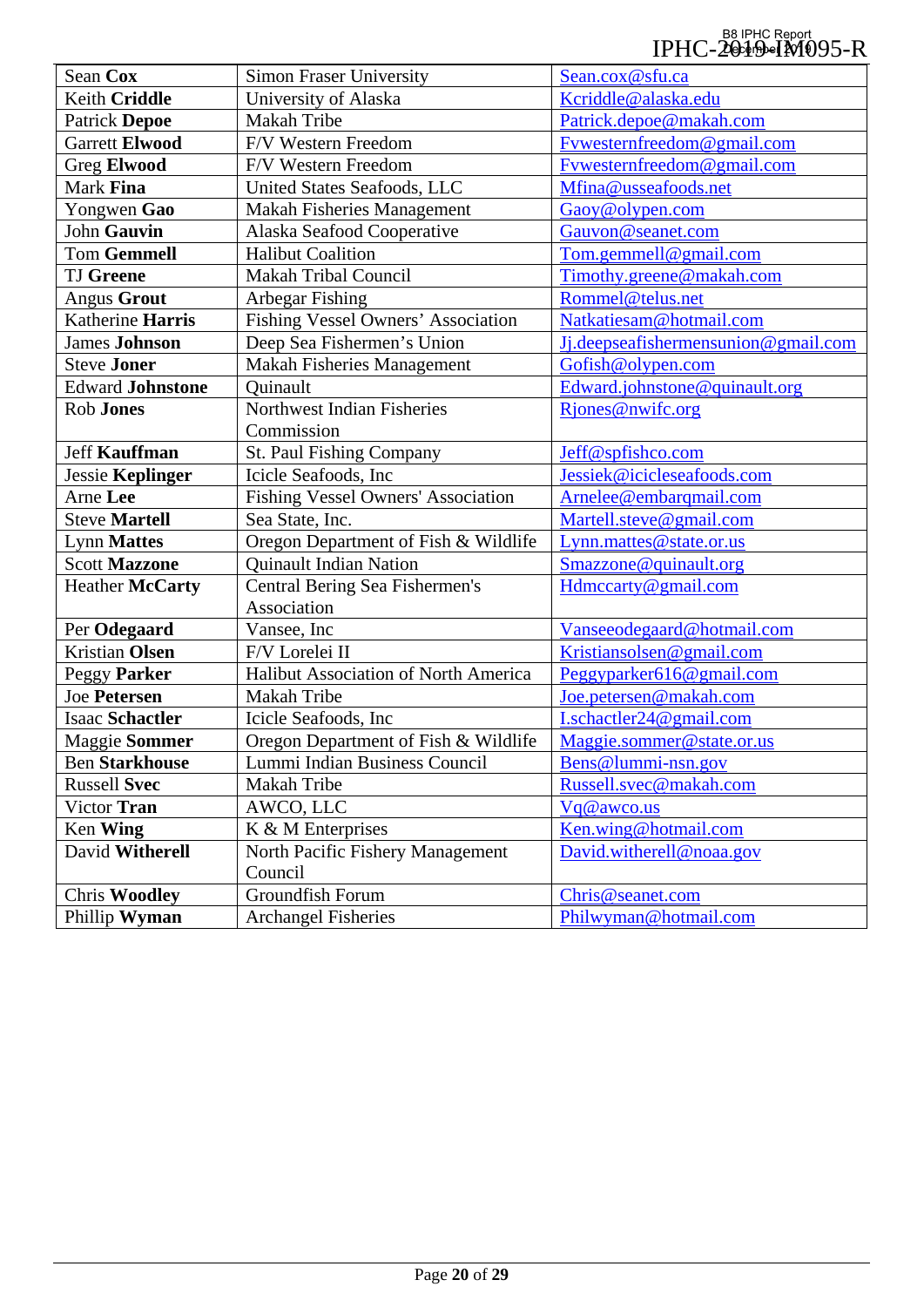| <b>IPHC</b> Secretariat |                                         |                                                                           |  |
|-------------------------|-----------------------------------------|---------------------------------------------------------------------------|--|
| Participant             | <b>Title</b>                            | <b>Email</b>                                                              |  |
| Dr David Wilson         | <b>Executive Director</b>               | david.wilson@iphc.int                                                     |  |
| Mr Stephen Keith        | <b>Assistant Director</b>               | stephen.keith@iphc.int                                                    |  |
|                         | <b>Branch Managers</b>                  |                                                                           |  |
| Ms Lara Erikson         | <b>Branch Manager – Fisheries</b>       | lara.erikson@iphc.int                                                     |  |
|                         | <b>Statistics &amp; Services Branch</b> |                                                                           |  |
| Mr Keith Jernigan       | Branch Manager - Administrative         | keith.jernigan@iphc.int                                                   |  |
|                         | Services; Information Technology        |                                                                           |  |
|                         | and Database Services; Chief            |                                                                           |  |
|                         | <b>Information Officer</b>              |                                                                           |  |
| Dr Josep Planas         | Branch Manager – Biological $&$         | josep.planas@iphc.int                                                     |  |
|                         | <b>Ecosystem Sciences Branch</b>        |                                                                           |  |
|                         | <b>Support staff</b>                    |                                                                           |  |
| Ms Tamara Briggie       | <b>Administrative Specialist</b>        | tamara.briggie@iphc.int                                                   |  |
| Dr Piera Carpi          | Researcher (MSE)                        | piera.carpi@iphc.int                                                      |  |
| Ms Kamala Carroll       | <b>Fisheries Data Specialist</b>        | kamala.carroll@iphc.int                                                   |  |
| Ms Kelly Chapman        | <b>Administrative Specialist</b>        | kelly.chapman@iphc.int                                                    |  |
| Mr Claude Dykstra       | <b>Research Biologist</b>               | claude.dykstra@iphc.int                                                   |  |
| Mr Ed Henry             | <b>Fisheries Data Specialist</b>        | edward.henry@iphc.int                                                     |  |
| Dr Allan Hicks          | <b>Quantitative Scientist</b>           | allan.hicks@iphc.int                                                      |  |
| Dr Barbara Hutniczak    | <b>Fisheries Economist</b>              | barbara.hutniczak@iphc.int                                                |  |
| Mr Andy Jasonowicz      | <b>Research Biologist</b>               | andy.jasonowicz@iphc.int                                                  |  |
| Mr Colin Jones          | <b>Setline Survey Specialist</b>        | $\frac{\text{colin.} \text{jones} \omega}{\text{iphc.} \cdot \text{int}}$ |  |
| Mr Tom Kong             | <b>Fisheries Data Specialist</b>        | tom.kong@iphc.int                                                         |  |
| Dr Tim Loher            | <b>Research Scientist</b>               | tim.loher@iphc.int                                                        |  |
| Ms Monica Mocaer        | <b>Setline Survey Specialist</b>        | monica.mocaer@iphc.int                                                    |  |
| Ms Caroline Robinson    | <b>Fisheries Data Specialist</b>        | caroline.robinson@iphc.int                                                |  |
| Ms Dana Rudy            | Age Lab Technician                      | dana.rudy@iphc.int                                                        |  |
| Ms Lauri Sadorus        | <b>Research Biologist</b>               | lauri.sadorus@iphc.int                                                    |  |
| Ms Kim Sawyer           | <b>Fisheries Data Specialist</b>        | kimberly.sawyer@iphc.int                                                  |  |
| Ms Anna Simeon          | <b>Biological Science Laboratory</b>    | anna.simeon@iphc.int                                                      |  |
|                         | Technician                              |                                                                           |  |
| Dr Ian Stewart          | Quantitative Scientist                  | ian.stewart@iphc.int                                                      |  |
| Mr Afshin Taheri        | Programmer                              | afshin.teheri@iphc.int                                                    |  |
| Ms Huyen Tran           | <b>Fisheries Data Manager</b>           | huyen.tran@iphc.int                                                       |  |
| Mr Jay Walker           | <b>Computer Systems Administrator</b>   | jay.walker@iphc.int                                                       |  |
| Dr Ray Webster          | <b>Quantitative Scientist</b>           | ray.webster@iphc.int                                                      |  |
| Ms Collin Winkowski     | <b>Setline Survey Specialist</b>        | collin.winkowski@iphc.int                                                 |  |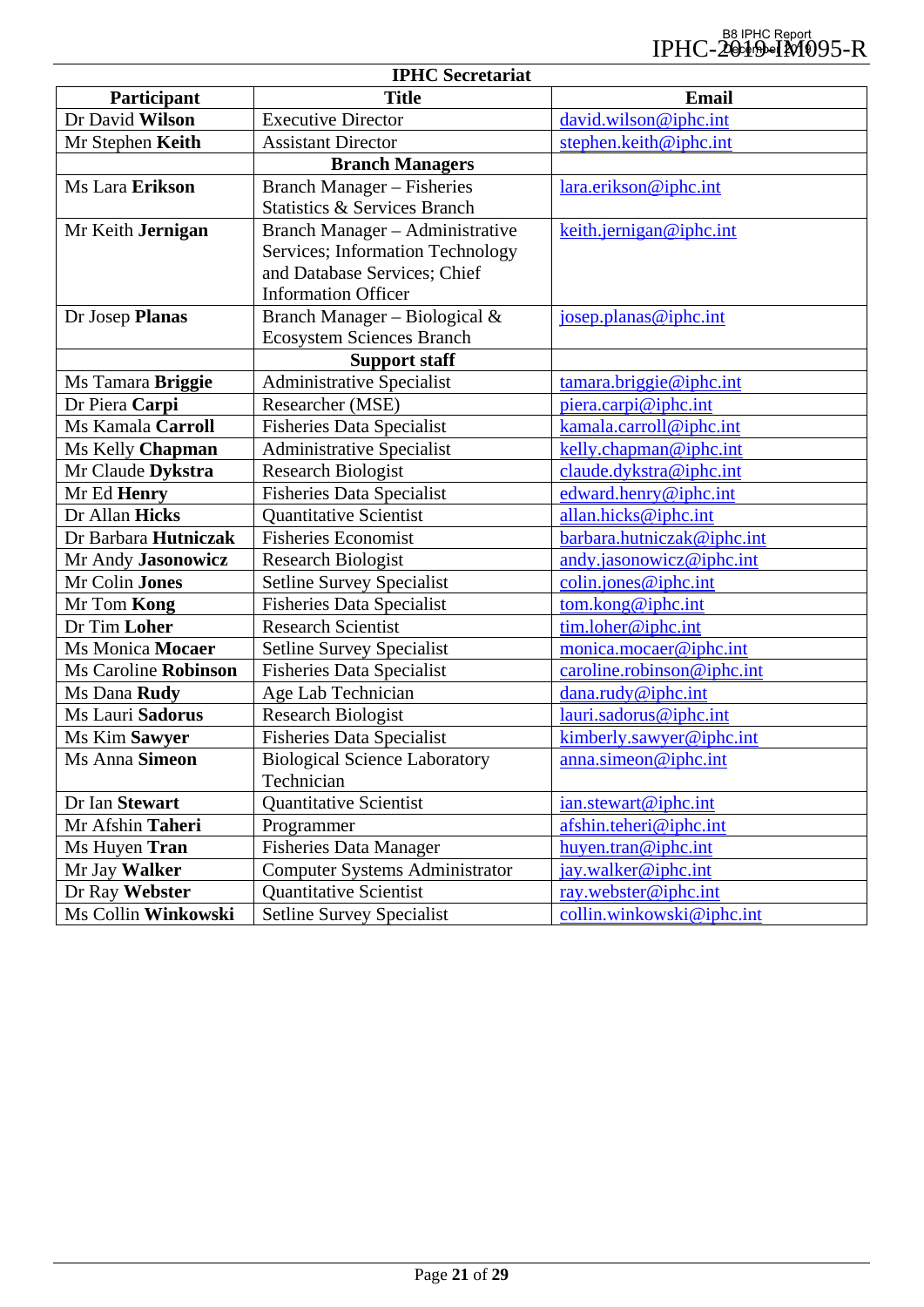## **APPENDIX II**

## <span id="page-21-0"></span>**AGENDA FOR THE 95TH SESSION OF THE IPHC INTERIM MEETING (IM095)**

**Date**: 25-26 November 2019 **Location**: Seattle, Washington, USA **Venue**: Grand Hyatt Seattle **Time**: 09:00-17:00 daily **Chairperson**: Mr Chris Oliver (USA) **Vice-Chairperson**: Mr Paul Ryall (Canada)

- **1. OPENING OF THE SESSION** (Chairperson)
- **2. ADOPTION OF THE AGENDA AND ARRANGEMENTS FOR THE SESSION** (Chairperson)
	- **IPHC-2019-IM095-01**: Agenda & Schedule for the 95<sup>th</sup> Session of the IPHC Interim Meeting (IM095)
	- **IPHC-2019-IM095-02:** List of Documents for the 95<sup>th</sup> Session of the IPHC Interim Meeting (IM095)
- **3. UPDATE ON ACTIONS ARISING FROM THE 95th SESSION OF THE IPHC ANNUAL MEETING (AM095)** (D. Wilson)
	- **IPHC-2019-IM095-03**: Update on actions arising from the 95th Session of the IPHC Annual Meeting (AM095) (D. Wilson)
- **4. REPORT OF THE IPHC SECRETARIAT (2019): Draft** (D. Wilson)
	- **IPHC-2019-IM095-04**: Report of the IPHC Secretariat (2019): Draft (D. Wilson)
- **5. FISHERY STATISTICS (2019)** (L. Erikson)
	- **IPHC-2019-IM095-05**: Fishery statistics (2019): Draft (L. Erikson)
- **6. STOCK STATUS OF PACIFIC HALIBUT (2019) AND HARVEST DECISION TABLE**
	- 6.1 Fishery Independent Setline Survey (FISS) design and implementation in 2019 (L. Erikson)
	- **IPHC-2019-IM095-06**: Fishery Independent Setline Survey (FISS) design and implementation in 2019 (L. Erikson)
		- 6.2 Space-time modelling of survey data (WPUE; FISS expansion results, etc.) (R. Webster)
	- **IPHC-2019-IM095-07**: Space-time modelling of IPHC fishery-independent setline survey data (R. Webster)
		- 6.3 Independent peer review of the IPHC stock assessment (D. Wilson for K. Stokes)
	- **IPHC-2019-IM095-08:** Stock Assessment: Independent peer review of the Pacific halibut stock assessment (K. Stokes)
		- 6.4 Data overview and preliminary stock assessment (2019), and draft harvest decision table (2019) (I. Stewart)
	- **IPHC-2019-IM095-09**: Summary of the data, stock assessment, and harvest decision table for Pacific halibut (*Hippoglossus stenolepis*) at the end of 2019 (I. Stewart, A. Hicks, R. Webster & D. Wilson)
	- **IPHC-2019-IM095-10**: Options for the treatment of U26 discard mortality from non-directed fisheries (bycatch) within a total mortality limit (I. Stewart)
	- **IPHC-2019-IM095-11**: Effects of historical (1991-2018) discard mortality in non-directed fisheries (I. Stewart)
	- **IPHC-2019-IM095-12**: Alternative projections for 2019 (last year) adjusted for the effects of U26 Pacific halibut discard mortality in non-directed fisheries ('bycatch') (I. Stewart)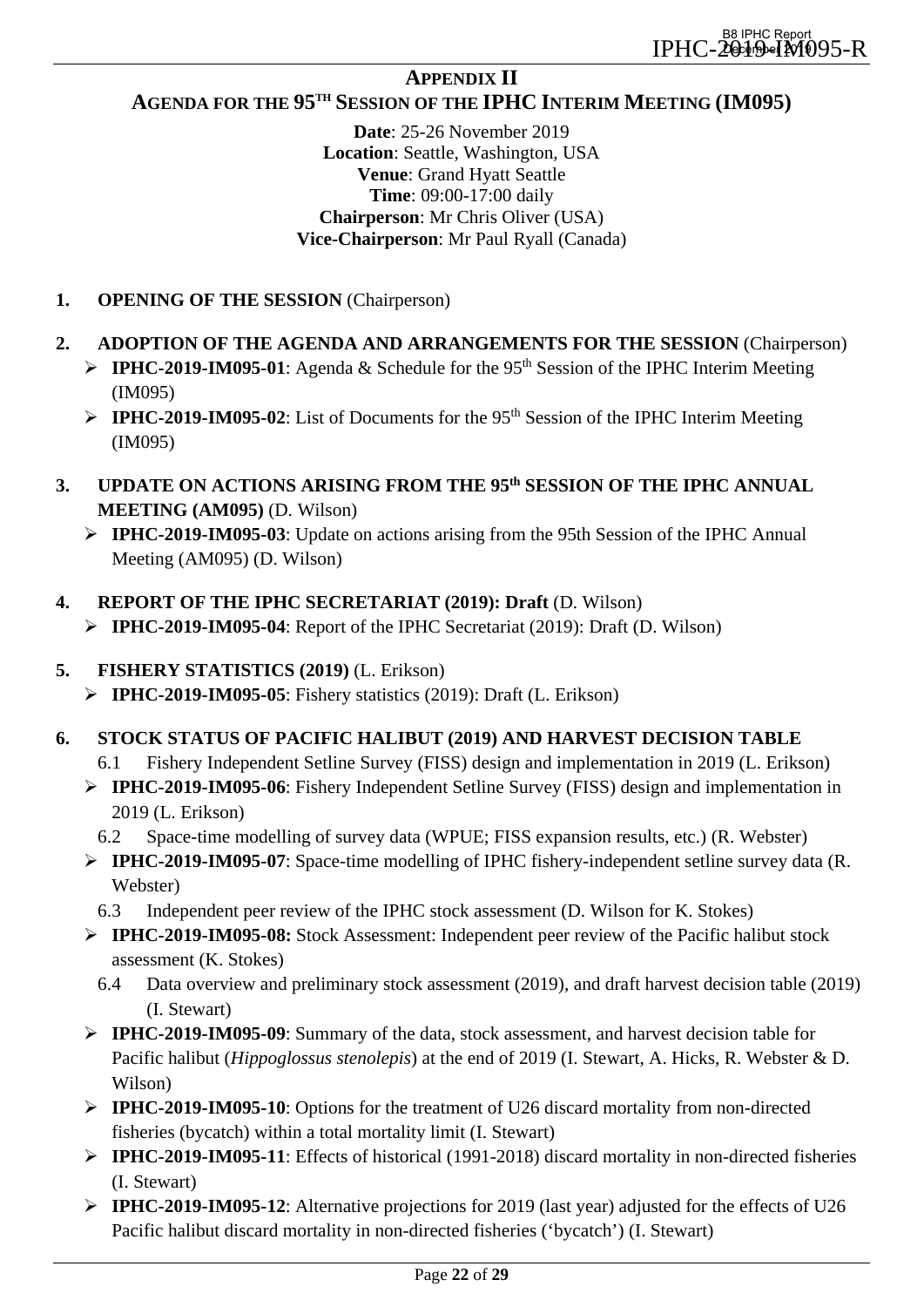## **7. IPHC SCIENCE AND RESEARCH**

- 7.1 Report of the 20<sup>th</sup> Session of the IPHC Research Advisory Board (RAB020) (D. Wilson)
- **IPHC-2019-RAB020-R:** Report of the 20<sup>th</sup> Session of the IPHC Research Advisory Board (SRB020)
	- 7.2 Report of the 14<sup>th</sup> and 15<sup>th</sup> Sessions of the IPHC Scientific Review Board (SRB014 and SRB015) (SRB Chairperson)
- **IPHC-2019-SRB014-R:** Report of the 14<sup>th</sup> Session of the IPHC Scientific Review Board (SRB014)
- **IPHC-2019-SRB015-R:** Report of the 15<sup>th</sup> Session of the IPHC Scientific Review Board (SRB015) 7.3 IPHC 5-year Biological and Ecosystem Science Research Plan: update (J. Planas)
- **IPHC-2019-IM095-13**: IPHC 5-year Biological and Ecosystem Science Research Plan: update (J. Planas)

## **8. MANAGEMENT STRATEGY EVALUATION**

- 8.1 IPHC Management Strategy Evaluation: update (A. Hicks & P. Carpi)
- **IPHC-2019-IM095-14:** IPHC Management Strategy Evaluation (MSE): update (A. Hicks, P. Carpi, S. Berukoff, & I. Stewart)
- 8.2 Report of the 13<sup>th</sup> and 14<sup>th</sup> Sessions of the IPHC Management Strategy Advisory Board (MSAB013 and MSAB014) (MASB Co-Chairpersons)
- **IPHC-2019-MSAB013-R:** Report of the 13<sup>th</sup> Session of the IPHC Management Strategy Advisory Board (MSAB013)
- **IPHC-2019-MSAB014-R:** Report of the 14<sup>th</sup> Session of the IPHC Management Strategy Advisory Board (MSAB014)

## **9. CONTRACTING PARTY UPDATES**

- 9.1 Canada
	- 9.1.1 Fisheries and Oceans Canada (DFO)
- 9.2 United States of America
	- 9.2.1 National Oceanic and Atmospheric Administration (NOAA) Fisheries
		- 9.2.1.1 National Marine Fisheries Service (NOAA-Fisheries)
		- 9.2.1.2 North Pacific Fishery Management Council (NPFMC)
		- 9.2.1.3 Pacific Fishery Management Council (PFMC)

## **10. REGULATORY PROPOSALS FOR THE 2019-20 PROCESS**

- 10.1 IPHC Secretariat regulatory proposals (S. Keith)
- **IPHC-2019-IM095-PropA1**: Fishery Limits (Sect. 4) (IPHC Secretariat)
- **IPHC-2019-IM095-PropA2**: Fishing Periods (Sect. 9) (IPHC Secretariat)
- **IPHC-2019-IM095-PropA3**: IPHC Fishery Regulations: minor amendments (IPHC Secretariat)
- **IPHC-2019-IM095-PropA4** : Observer/EM and clearances (Sect. 16) (IPHC Secretariat)
- **IPHC-2019-IM095-15:** Regulatory Proposal implementation notes (IPHC Secretariat)
	- 10.2 Contracting Party regulatory proposals
	- 10.3 Stakeholder regulatory proposals (S. Keith)
	- 10.4 Stakeholder statements (S. Keith)

## **11. IPHC PERFORMANCE REVIEW**

- 11.1 Report of the 2nd IPHC Performance Review (PRIPHC02) (D. Wilson for Terje Løbach)
- **IPHC-2019-IM095-16**: Report of the 2nd IPHC Performance Review (PRIPHC02) (D. Wilson for Terje Løbach)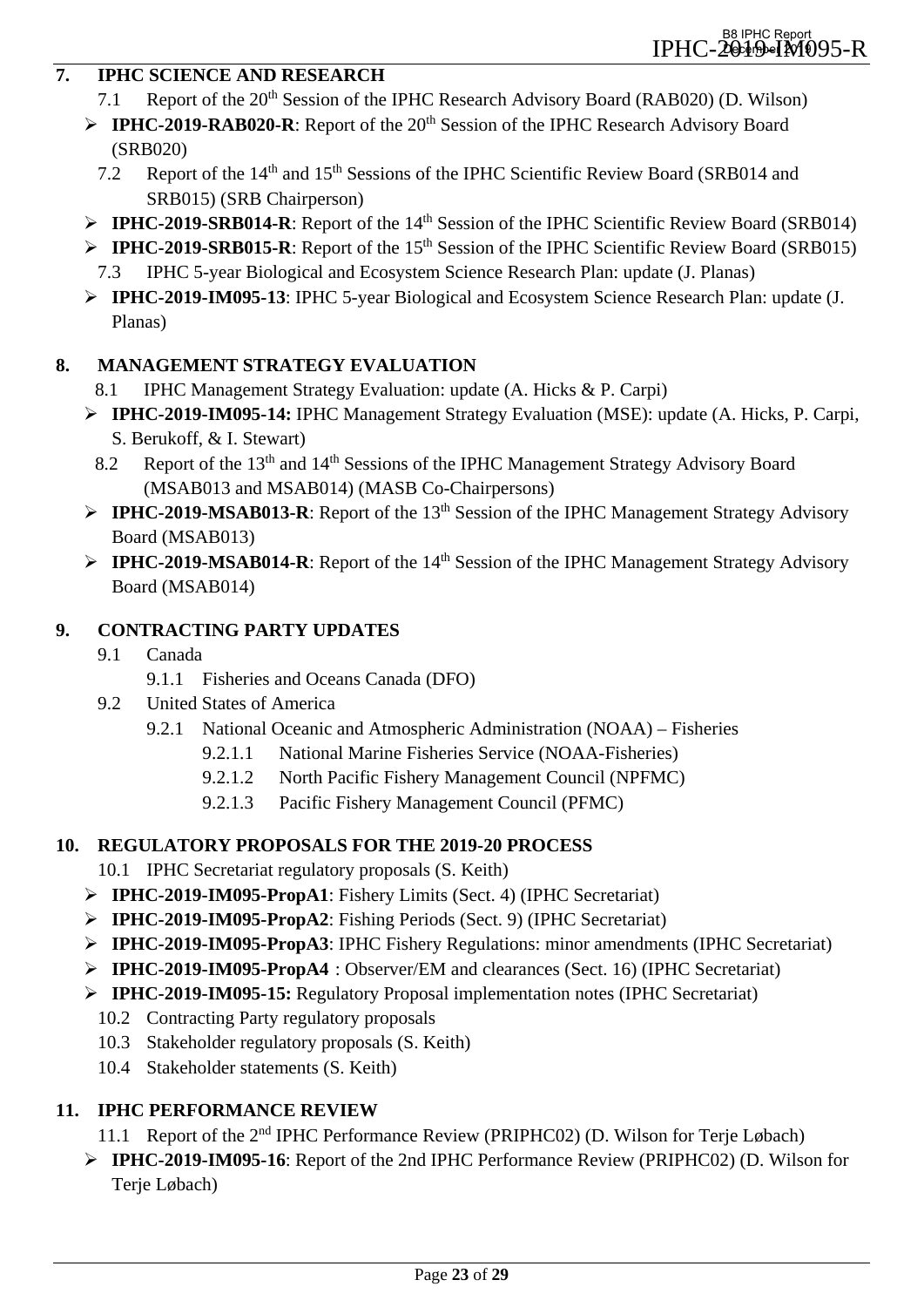## **12. FINANCE AND ADMINISTRATION**

**IPHC-2019-IM095-17**: Finance and Administration - update (D. Wilson, K. Jernigan)

#### **13. OTHER BUSINESS**

- 13.1 Preparation for 96<sup>th</sup> Session of the IPHC Annual Meeting (AM096) (S. Keith)
- **IPHC-2019-IM095-18**: Preparation for the 96th Session of the IPHC Annual Meeting (AM096) (S. Keith)
	- 13.2 IPHC 3-year meetings calendar (2020-22) (S. Keith)
- **IPHC-2019-IM095-19**: Draft: IPHC 3-year meetings calendar (2020-22) (IPHC Secretariat)

## **14. REVIEW OF THE DRAFT AND ADOPTION OF THE REPORT OF THE 95th SESSION OF THE IPHC INTERIM MEETING (IM095)** (Chairperson & Executive Director)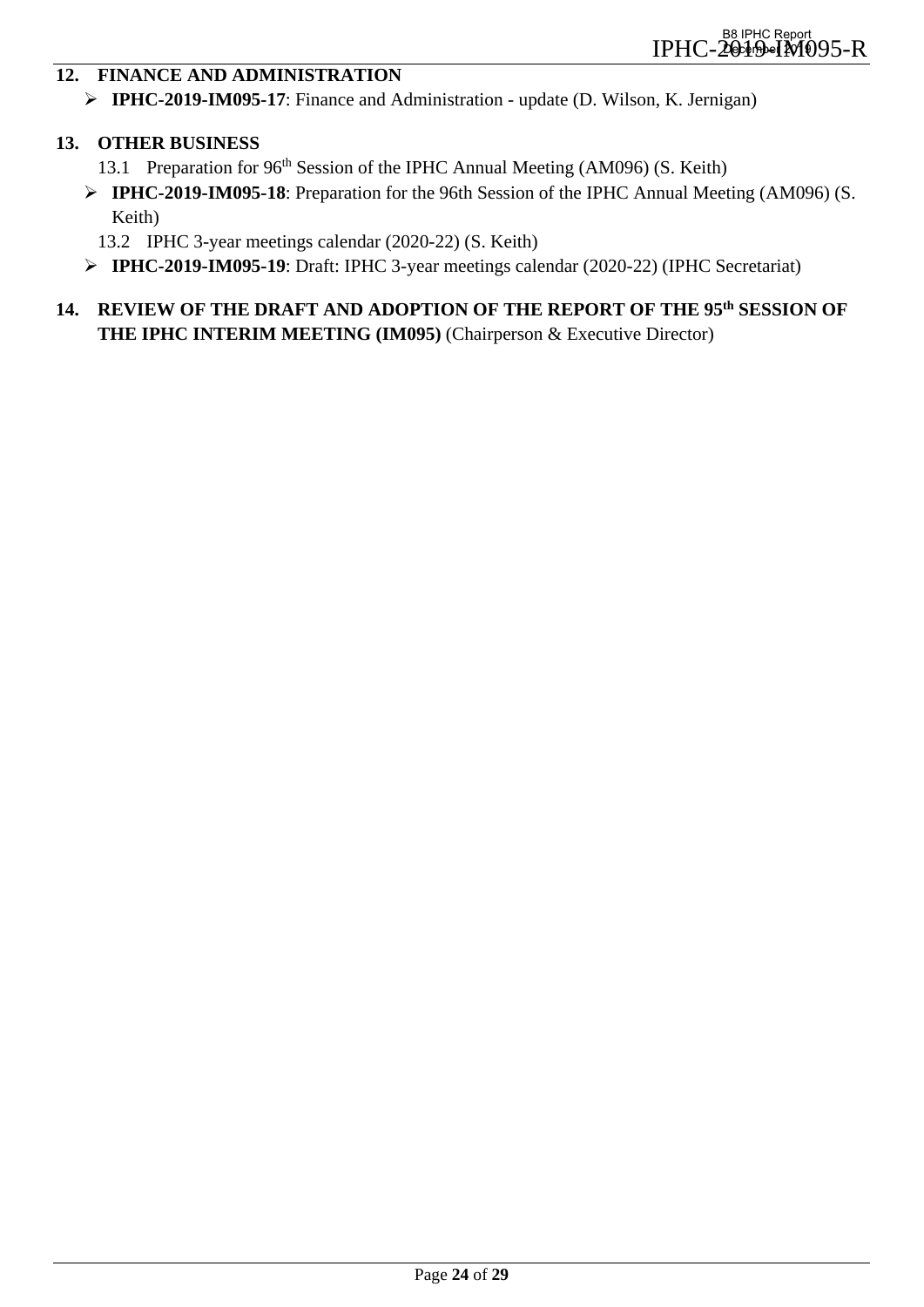# **APPENDIX III**

# <span id="page-24-0"></span>**LIST OF DOCUMENTS FOR THE 95TH SESSION OF THE IPHC INTERIM MEETING (IM095)**

| <b>Document</b>               | <b>Title</b>                                                                                                                                                                               | <b>Availability</b>                                           |
|-------------------------------|--------------------------------------------------------------------------------------------------------------------------------------------------------------------------------------------|---------------------------------------------------------------|
| IPHC-2019-IM095-01            | Agenda & Schedule for the $95th$ Session of the IPHC<br>Interim Meeting (IM095)                                                                                                            | √ 27 Aug 2019<br>$\checkmark$ 23 Sept 2019<br>$√ 25$ Oct 2019 |
| IPHC-2019-IM095-02            | List of Documents for the 95 <sup>th</sup> Session of the IPHC<br>Interim Meeting (IM095)                                                                                                  | √ 27 Aug 2019<br>$√ 26$ Oct 2019<br>$\checkmark$ 22 Nov 2019  |
| IPHC-2019-IM095-03<br>$Rev_1$ | Update on actions arising from the 95 <sup>th</sup> Session of the<br>IPHC Annual Meeting (AM095) (D. Wilson)                                                                              | $\checkmark$ 23 Oct 2019<br>$\checkmark$ 19 Nov 2019          |
| IPHC-2019-IM095-04            | Report of the IPHC Secretariat (2019): Draft (D. Wilson)                                                                                                                                   | $\checkmark$ 23 Oct 2019                                      |
| IPHC-2019-IM095-05<br>$Rev_1$ | Fishery statistics (2019) (L. Erikson, H. Tran & T. Kong)                                                                                                                                  | $√ 26$ Oct 2019<br>$\checkmark$ 20 Nov 2019                   |
| IPHC-2019-IM095-06            | IPHC Fishery-Independent Setline Survey (FISS) design<br>and implementation in 2019 (L. Erikson, R. Webster)                                                                               | $√ 26$ Oct 2019                                               |
| IPHC-2019-IM095-07<br>$Rev_1$ | Space-time modelling of IPHC fishery-independent<br>setline survey data (R. Webster)                                                                                                       | $√ 23$ Oct 2019<br>$\checkmark$ 22 Nov 2019                   |
| IPHC-2019-IM095-08            | Stock Assessment: Independent peer review of the<br>Pacific halibut stock assessment (K. Stokes)                                                                                           | $√ 23$ Oct 2019                                               |
| IPHC-2019-IM095-09<br>$Rev_1$ | Summary of the data, stock assessment, and harvest<br>decision table for Pacific halibut (Hippoglossus<br>stenolepis) at the end of 2019 (I. Stewart, A. Hicks,<br>R. Webster & D. Wilson) | $\checkmark$ 23 Oct 2019<br>$\checkmark$ 22 Nov 2019          |
| IPHC-2019-IM095-10            | Options for the treatment of U26 discard mortality from<br>non-directed fisheries (bycatch) within a total mortality<br>limit (I. Stewart)                                                 | $√ 23$ Oct 2019                                               |
| IPHC-2019-IM095-11            | Effects of historical (1991-2018) discard mortality in<br>non-directed fisheries (I. Stewart)                                                                                              | $\checkmark$ 24 Oct 2019                                      |
| IPHC-2019-IM095-12            | Alternative projections for 2019 (last year) adjusted for<br>the effects of U26 Pacific halibut discard mortality in<br>non-directed fisheries ('bycatch') (I. Stewart)                    | $√ 24$ Oct 2019                                               |
| IPHC-2019-IM095-13            | <b>IPHC 5-year Biological and Ecosystem Science Research</b><br>Plan: update (J. Planas)                                                                                                   | $\checkmark$ 23 Oct 2019                                      |
| IPHC-2019-IM095-14            | IPHC Management Strategy Evaluation (MSE): update<br>(A. Hicks, P. Carpi, S. Berukoff, & I. Stewart)                                                                                       | $√ 25$ Oct 2019                                               |
| IPHC-2019-IM095-15            | Regulatory Proposal implementation notes (IPHC<br>Secretariat)                                                                                                                             | $√ 25$ Oct 2019                                               |
| IPHC-2019-IM095-16            | Report of the 2 <sup>nd</sup> IPHC Performance Review<br>(PRIPHC02) (D. Wilson for Terje Løbach)                                                                                           | $√ 24$ Oct 2019                                               |
| IPHC-2019-IM095-17            | Finance and Administration - update (D. Wilson,<br>K. Jernigan)                                                                                                                            | $\checkmark$ 25 Oct 2019                                      |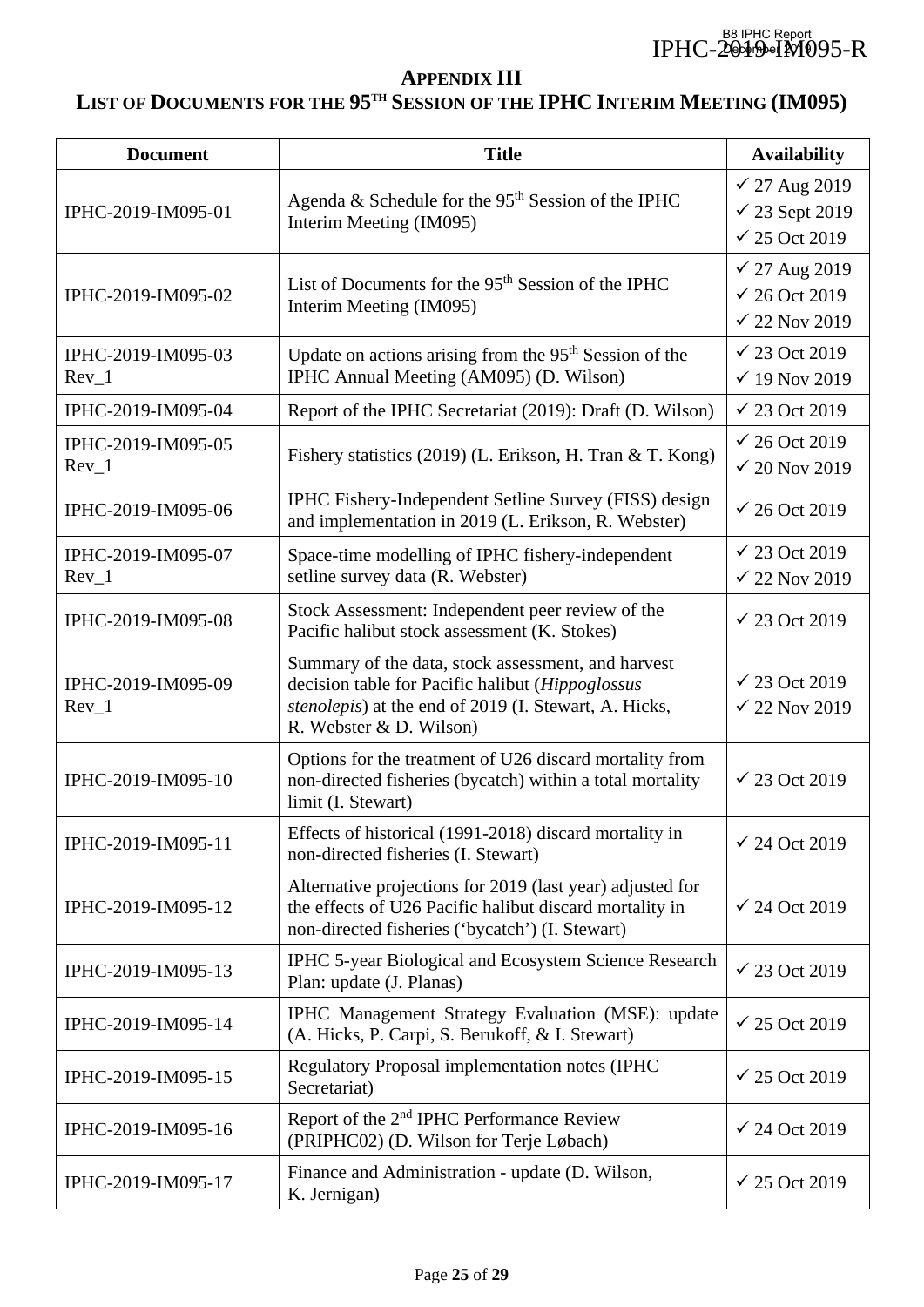|                                            |                                                                                                                                                                                        | B8 IPHC Report<br>IPHC-20thDeIM095-R |  |
|--------------------------------------------|----------------------------------------------------------------------------------------------------------------------------------------------------------------------------------------|--------------------------------------|--|
| IPHC-2019-IM095-18                         | Preparation for the 96 <sup>th</sup> Session of the IPHC Annual<br>Meeting (AM096) (S. Keith)                                                                                          | $√ 23$ Oct 2019                      |  |
| IPHC-2019-IM095-19                         | Draft: IPHC 3-year meetings calendar (2020-22) (IPHC<br>Secretariat)                                                                                                                   | $√ 23$ Oct 2019                      |  |
| <b>Contracting Party updates</b>           |                                                                                                                                                                                        |                                      |  |
| IPHC-2019-IM095-NR01                       | Canada: Fisheries and Oceans Canada (DFO)                                                                                                                                              | none provided                        |  |
| IPHC-2019-IM095-NR02                       | <b>United States of America: NOAA – National Marine</b><br>Fisheries Service (NMFS); North Pacific Fishery<br>Management Council (NPFMC); Pacific Fishery<br>Management Council (PFMC) | none provided                        |  |
| <b>Regulatory proposals for 2020</b>       |                                                                                                                                                                                        |                                      |  |
|                                            | <b>IPHC</b> Secretariat regulatory proposals for 2020                                                                                                                                  |                                      |  |
| IPHC-2019-IM095-<br>PropA1                 | Fishery Limits (Sect. 4) (IPHC Secretariat)                                                                                                                                            | $√ 07$ Oct 2019                      |  |
| IPHC-2019-IM095-<br>PropA2                 | Fishing Periods (Sect. 9) (IPHC Secretariat)                                                                                                                                           | $√ 07$ Oct 2019                      |  |
| IPHC-2019-IM095-<br>PropA3                 | IPHC Fishery Regulations: minor amendments (IPHC<br>Secretariat)                                                                                                                       | $√ 07$ Oct 2019                      |  |
| IPHC-2019-IM095-<br>PropA4                 | Observer/EM and clearances (Sect. 16) (IPHC<br>Secretariat)                                                                                                                            | $√ 25$ Oct 2019                      |  |
|                                            | <b>Contracting Party regulatory proposals for 2020</b>                                                                                                                                 |                                      |  |
| IPHC-2019-IM095-PropB1                     | None provided                                                                                                                                                                          | none provided                        |  |
|                                            | Other Stakeholder regulatory proposals for 2020                                                                                                                                        |                                      |  |
| IPHC-2019-IM095-PropC1                     | None provided                                                                                                                                                                          | none provided                        |  |
| <b>Reports from IPHC subsidiary bodies</b> |                                                                                                                                                                                        |                                      |  |
| <b>IPHC-2019-RAB020-R</b>                  | Report of the 20 <sup>th</sup> Session of the IPHC Research<br>Advisory Board (RAB020)                                                                                                 | $6$ Mar 2019                         |  |
| <b>IPHC-2019-SRB014-R</b>                  | Report of the 14 <sup>th</sup> Session of the IPHC Scientific Review<br>Board (SRB014)                                                                                                 | $\checkmark$ 28 Jun 2019             |  |
| <b>IPHC-2019-SRB015-R</b>                  | Report of the 15 <sup>th</sup> Session of the IPHC Scientific Review<br>Board (SRB015)                                                                                                 | $\checkmark$ 27 Sep 2019             |  |
| <b>IPHC-2019-MSAB013-R</b>                 | Report of the 13 <sup>th</sup> Session of the IPHC Management<br><b>Strategy Advisory Board (MSAB013)</b>                                                                              | $\checkmark$ 10 May 2019             |  |
| IPHC-2019-MSAB014-R                        | Report of the 14 <sup>th</sup> Session of the IPHC Management<br><b>Strategy Advisory Board (MSAB014)</b>                                                                              | $√ 25$ Oct 2019                      |  |
| <b>IPHC-2019-PAB024-R</b>                  | Report of the 24 <sup>th</sup> Session of the IPHC Processor<br>Advisory Board (PAB024)                                                                                                | $\checkmark$ 11 Feb 2019             |  |
| <b>IPHC-2019-CB089-R</b>                   | Report of the 89 <sup>th</sup> Session of the IPHC Conference Board<br>(CB089)                                                                                                         | $\checkmark$ 7 Feb 2019              |  |
| <b>Information papers</b>                  |                                                                                                                                                                                        |                                      |  |
| IPHC-2019-IM095-INF01                      | Stakeholder Statements on regulatory proposals                                                                                                                                         | $\checkmark$ 22 Nov 2019             |  |
| IPHC-2019-IM095-INF02                      | Review of the use of pot gear in the Gulf of Alaska 2017-<br>19 (IPHC Secretariat)                                                                                                     | $√ 23$ Oct 2019                      |  |

l,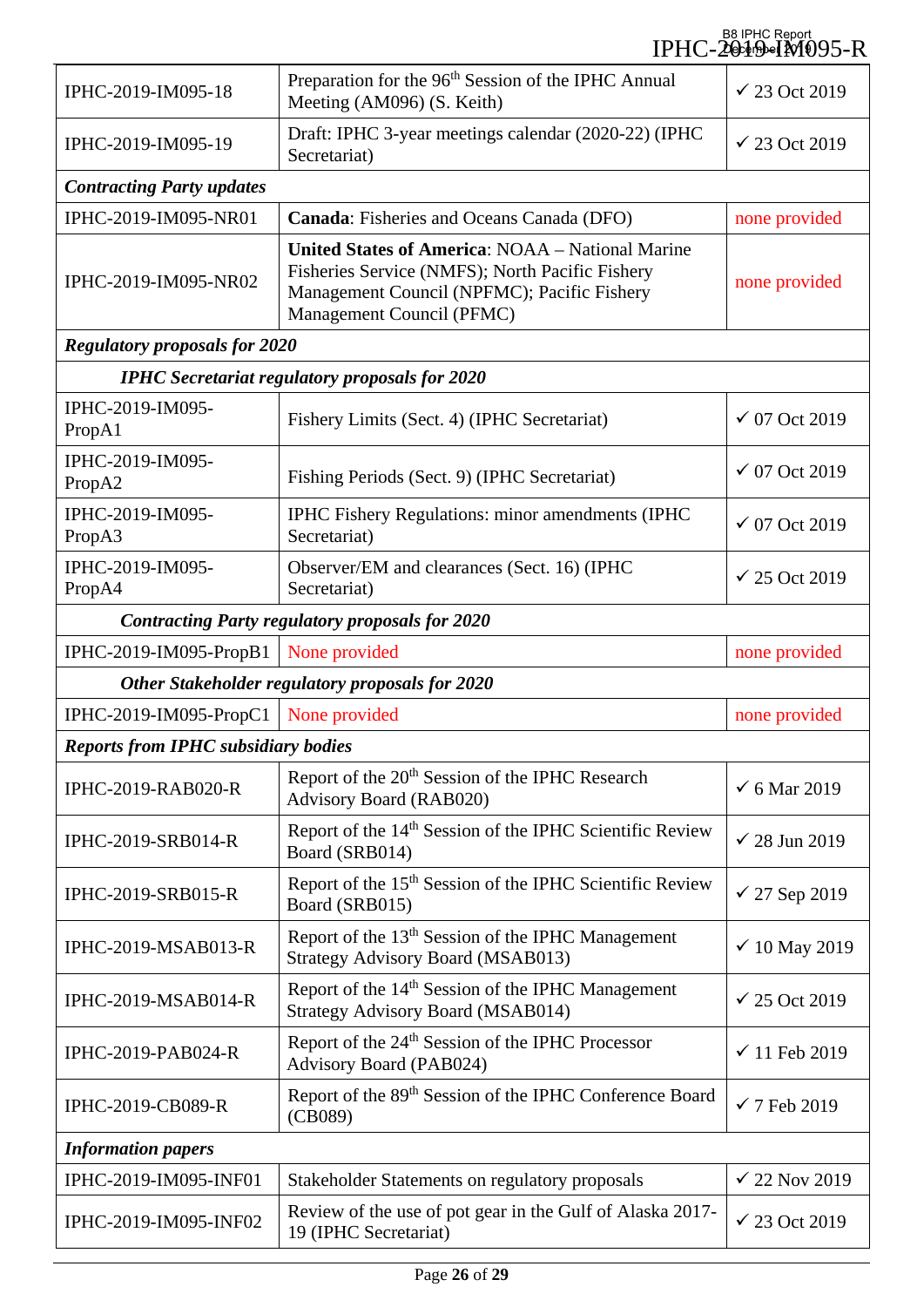| IPHC-2019-IM095-INF03 | Options for FISS mortality accounting in projections<br>(I. Stewart, L. Erikson) | $\sqrt{23}$ Oct 2019 |
|-----------------------|----------------------------------------------------------------------------------|----------------------|
|-----------------------|----------------------------------------------------------------------------------|----------------------|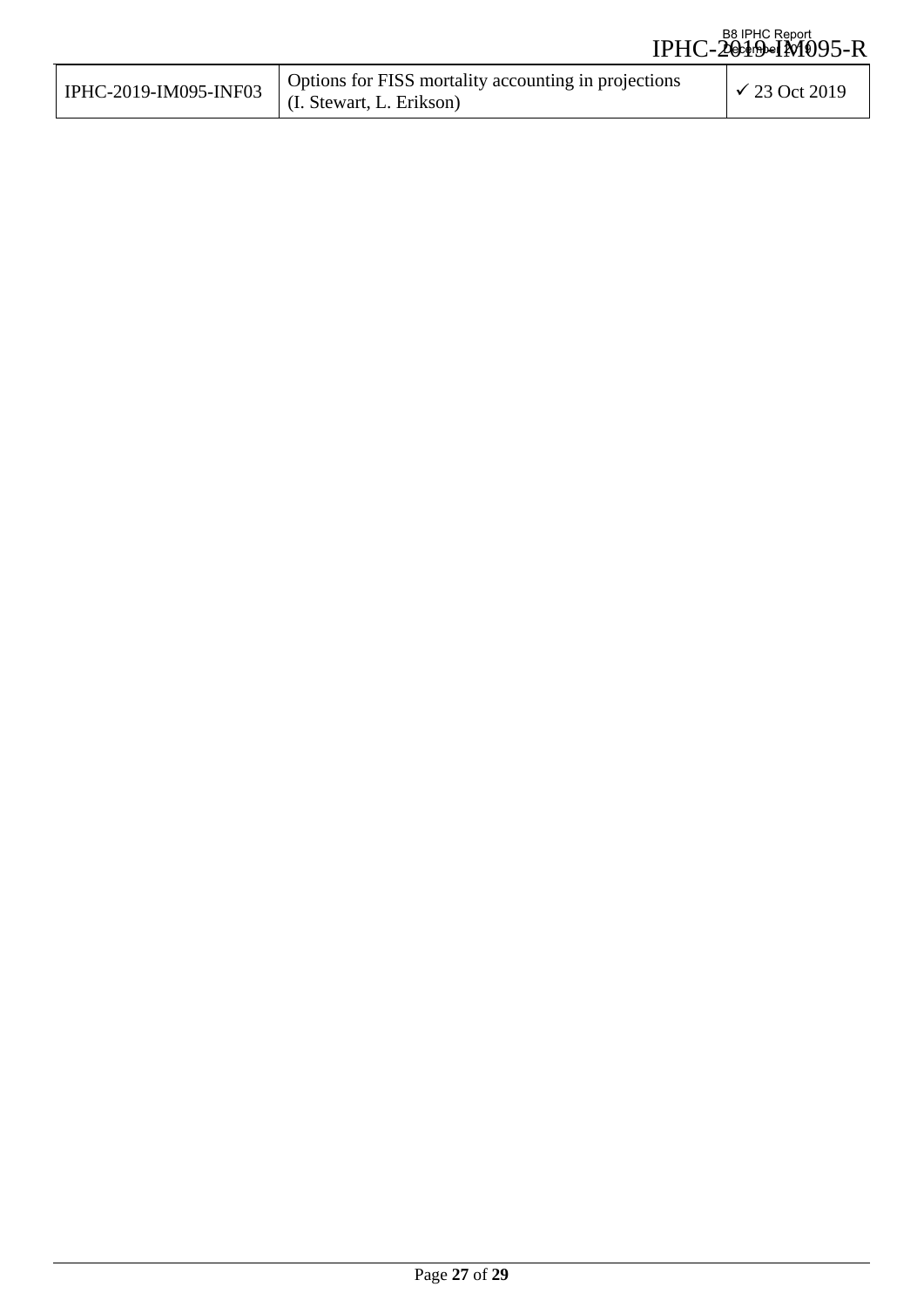#### **APPENDIX IV**

## <span id="page-27-0"></span>**CONSOLIDATED SET OF RECOMMENDATIONS AND REQUESTS OF THE 95TH SESSION OF THE IPHC INTERIM MEETING (IM095) (25-26 NOVEMBER 2019)**

#### *RECOMMENDATIONS*

#### *Management Strategy Evaluation*

IM095-Rec.01 [\(para. 78\)](#page-14-3) The Commission **RECOMMENDED** that the MSAB use the primary objectives and associated performance metrics detailed in Appendix V of IPHC-2019-MSAB014-R for the evaluation of management procedures.

#### *REQUESTS*

#### *Space-time modelling of survey data (WPUE; FISS expansion results, etc.)*

IM095-Req.01 [\(para. 23\)](#page-7-2) The Commission **REQUESTED** that information on FISS cost and revenue projections for design options for 2021 and 2022 be presented at AM096 for further consideration.

#### *Data overview and preliminary stock assessment (2019), and draft harvest decision table (2019)*

IM095-Req.02 [\(para. 37\)](#page-8-0) **NOTING** that the Interim Management Procedure uses the previous year's estimated discard mortality in non-directed fisheries as the basis for mortality projections, and that the actual estimates the following year can differ from those predictions due to changes in both the Pacific halibut stock and in the non-directed fisheries, and noting that the Commission is seeking to generate a bycatch estimate that is as accurate as possible, the Commission **REQUESTED** an additional projection be prepared for comparison at AM096 based on an average of the most recent 3-years of discard mortality in non-directed fisheries.

#### *Alternative projections for 2019 (last year) adjusted for the effects of U26 Pacific halibut discard mortality in non-directed fisheries ('bycatch')*

- IM095-Req.03 [\(para. 49\)](#page-9-2) The Commission **REQUESTED** that the method described in paper IPHC-2019- IM095-12, in addition to the adjustments to the Interim Management procedure adopted at AM095, be applied as a basis for the mortality projection tool for use in the decision-making processes at AM096.
- IM095-Req.04 [\(para. 50\)](#page-9-0) The Commission **REQUESTED** that the IPHC Secretariat prepare the following alternatives for presentation at AM096:
	- a) changing the relative harvest rate for IPHC Regulatory Area 4CDE to a value of 1.0 (from 0.75) after the adjustments to the Interim Management Procedure; and
	- b) comparing the adjusted management procedure (as presented, and including the U26 non-directed fishery discard mortality mitigation) further modified to add the TCEY pounds additional to the historical Interim Management Procedure calculation for IPHC Regulatory Areas 2A and 2B to the total TCEY.

#### *Options for FISS mortality accounting in projections*

- IM095-Req.05 [\(para. 53\)](#page-9-1) The Commission **REQUESTED** that the IPHC Secretariat develop the time-series table of FISS mortality by IPHC Regulatory Area for comparison of Total and Distribution mortality as sampling designs vary in the future under a rationalised approach, and provide the table as a web-based resource to be updated each for the Annual Meeting.
- IM095-Req.06 [\(para. 54\)](#page-9-3) The Commission **REQUESTED** that '*Option 1: The status quo (no change to current accounting*' as detailed in paper [IPHC-2019-IM095-INF03,](https://www.iphc.int/uploads/pdf/im/im095/iphc-2019-im095-inf03.pdf) should be the accounting practice for FISS landings. Predicted commercial landings in the IPHC's current mortality projection tool include FISS mortality. This leaves the accounting for the mortality associated with the FISS to the managers implementing the applicable quota programs and CSPs. FISS